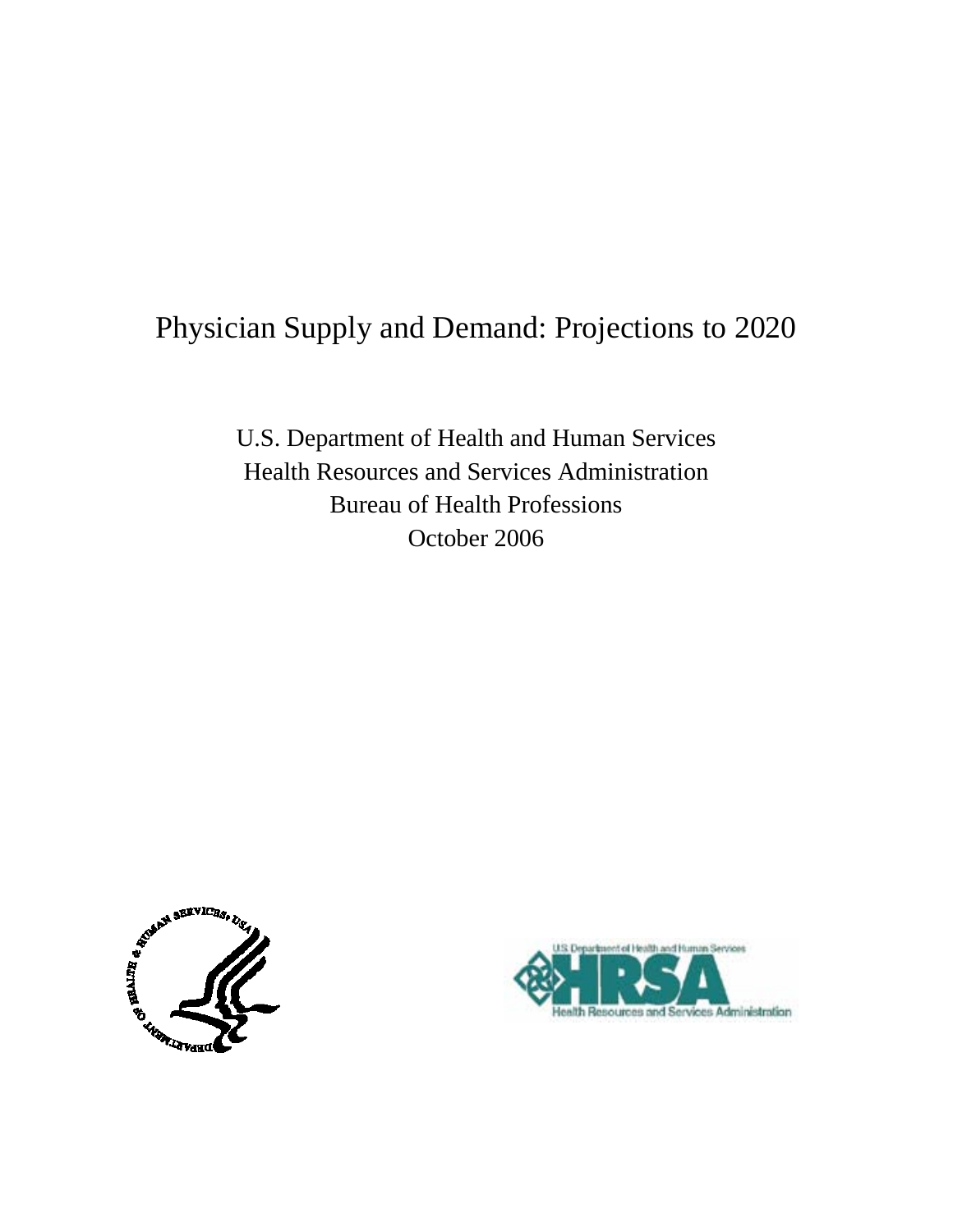# **Background**

<span id="page-1-0"></span> $\overline{a}$ 

The United States continues to debate the adequacy of the current and future supply of physicians. While the general consensus is that overall physician supply per capita will remain relatively stable over the next 15 years, there is less agreement on future demand for physician services. This paper presents projections of physician supply and requirements for 18 physician specialties using the Physician Supply Model (PSM) and the Physician Requirements Model (PRM) developed by the Health Resources and Services Administration (HRSA). [I](#page-1-0)n this paper, we describe the data, assumptions and methods used to project the future supply of and requirements for physician services; we present projections from these models under alternative scenarios; and we discuss the implications of these projections for the future adequacy of physician supply.

Accurate projections of physician supply and requirements help preserve a physician supply that is balanced with demand and help the Nation achieve its goal of ensuring access to highquality, cost-effective healthcare. The length of time needed to train physicians, as well as the time needed to change the Nation's training infrastructure, suggests that we must know at least a decade in advance of major shifts in physician supply or requirements. The U.S. Government Accountability Office noted in their February 2006 report "*Health Professions Education Programs – Action Still Needed to Measure Impact*," that regular reassessment of future health workforce supply and demand is key to setting policies as the Nation's health care needs change.

Past projections of impending physician shortages and surpluses have influenced policies and programs that, in turn, helped determine the number and specialty composition of physicians being trained. During the 1950s and 1960s, projections of a growing physician shortage helped motivate an expansion of the Nation's medical schools, an increase in government funding for medical education, and the creation of policies and programs that encouraged immigration of foreign-trained physicians. Efforts to increase the physician supply proved so successful that, by the late 1970s, many predicted a growing oversupply of physicians (GMENAC, 1981).

Rising healthcare costs paved the way for managed care and its promises to improve the efficiency of the healthcare system. Enrollment in health maintenance organizations (HMOs) during the 1980s and 1990s prompted reexamination of physician supply adequacy. The greater reliance of HMOs on the use of generalists and the prediction of decreased use of specialist services under managed care led to projections that the United States would have a large surplus of specialists (e.g., COGME, 1992, 1994; Weiner, 1994; IOM, 1996). However, the perceived limitations of the more restrictive forms of managed care prompted a public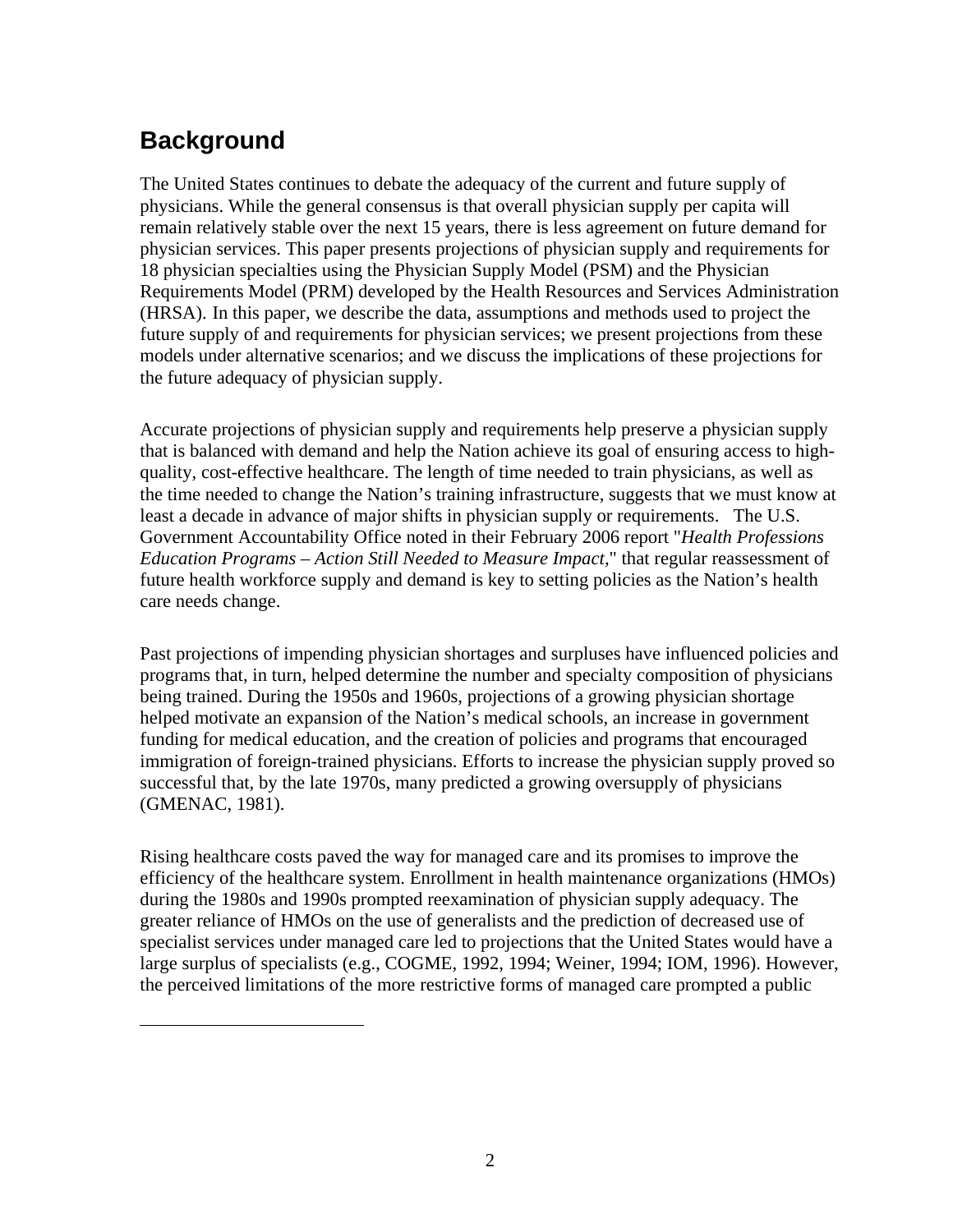backlash against many of the forces predicted to decrease healthcare use. Also, some researchers have argued that physician projections that relied heavily on HMO staffing patterns underestimated physician requirements by failing to adequately control for out-ofplan care (Hart et al., 1997) and systematic differences in the health status of the population enrolled in HMOs and the population receiving care under a traditional fee-for-service arrangement.

Cooper et al. (2002) contributed to another round of discussions regarding the adequacy of the future supply of physicians projecting a significant shortage of physicians—particularly specialists—over the foreseeable future. Other researchers have expressed concerns with the assumptions and conclusions used by Cooper et al. (Barer, 2002; Grumbach, 2002; Reinhardt, 2002; Weiner, 2002), but a growing consensus is that over the next 15 years, requirements for physician services will grow faster than supply—especially for specialist services and specialties that predominately serve the elderly. COGME joined the debate using preliminary projections from BHPr's PSM and PRM, adjusted for COGME's assumptions regarding the effects of key determinants of supply and requirements, projecting a modest shortfall of physicians by 2020. These projections helped influence the Association of American Medical Colleges (AAMC) decision to encourage growth in the Nation's medical school training capacity by approximately 15 percent (or 3,000 physicians per year). The primary contributions of our study are (1) projections of overall physician supply and requirements to inform the debate on the Nation's medical school capacity, and (2) specialtyspecific projections of physician supply and requirements under alternative scenarios.

#### ACKNOWLEDGEMENTS

This publication was prepared for the Health Resources and Services Administration by the Lewin Group under Contract Number HRSA-230-BHPr-27(2). Principal researchers were Tim Dall and Atul Grover of the Lewin Group; Charles Roehrig, Mary Bannister, Sara Eisenstein and Caroline Fulper of the Altarum Institute; and James M. Cultice of HRSA.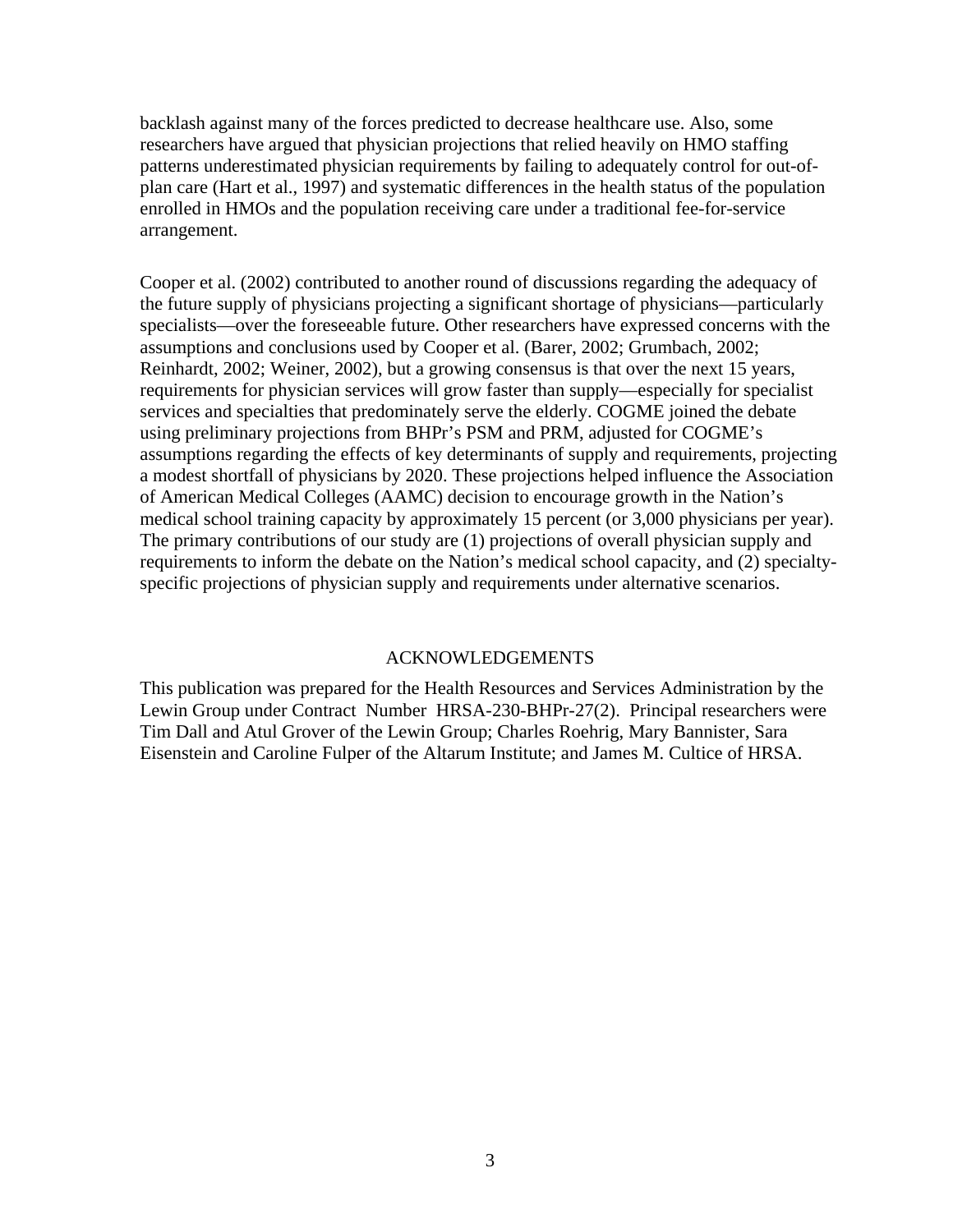# **Physician Supply Model**

BHPr's Physician Supply Model produces national projections of physician supply for 36 medical specialties through 2020, which are aggregated into 18 specialties for comparison to the PRM projections. The PSM is an inventory model that tracks the supply of physicians by age, sex, country of medical education (whether United States medical graduates [USMG] or international medical graduates [IMG]), type of degree (i.e., Medical Doctor [MD] or Doctor

of Osteopathy  $[DO]$ ),<sup>[2](#page-3-0)</sup> medical specialty, and primary activity (e.g., patient care or nonpatient care).

The PSM (Exhibit 1) projects the future supply of physicians based on:

• Number of physicians in the preceding year (starting with the base year 2000),

**Exhibit 1. Overview of the Physician Supply Model** 



• Number of new USMGs and IMGs, and

 $\overline{a}$ 

• Attrition due to retirement, death and disability.

The PSM produces two measures of physician supply: (1) the number of active physicians and (2) the number of full-time equivalent (FTE) physicians. One FTE is defined as the average annual hours worked in patient care per physician in 2000, and these estimates vary by specialty. Women and older physicians historically have worked fewer patient care hours, on average, compared to male and younger physicians, and because a growing proportion of the physician workforce is female and older the FTE supply of physicians is growing slightly slower than the number of active physicians. Below, we describe the major components of the PSM and our findings.

<span id="page-3-0"></span> $2^2$  The education, training, credentialing, and licensing of MDs and DOs is similar. The main difference between the two degrees is the DO emphasis on the musculoskeletal system and how an injury or illness in one area can affect another.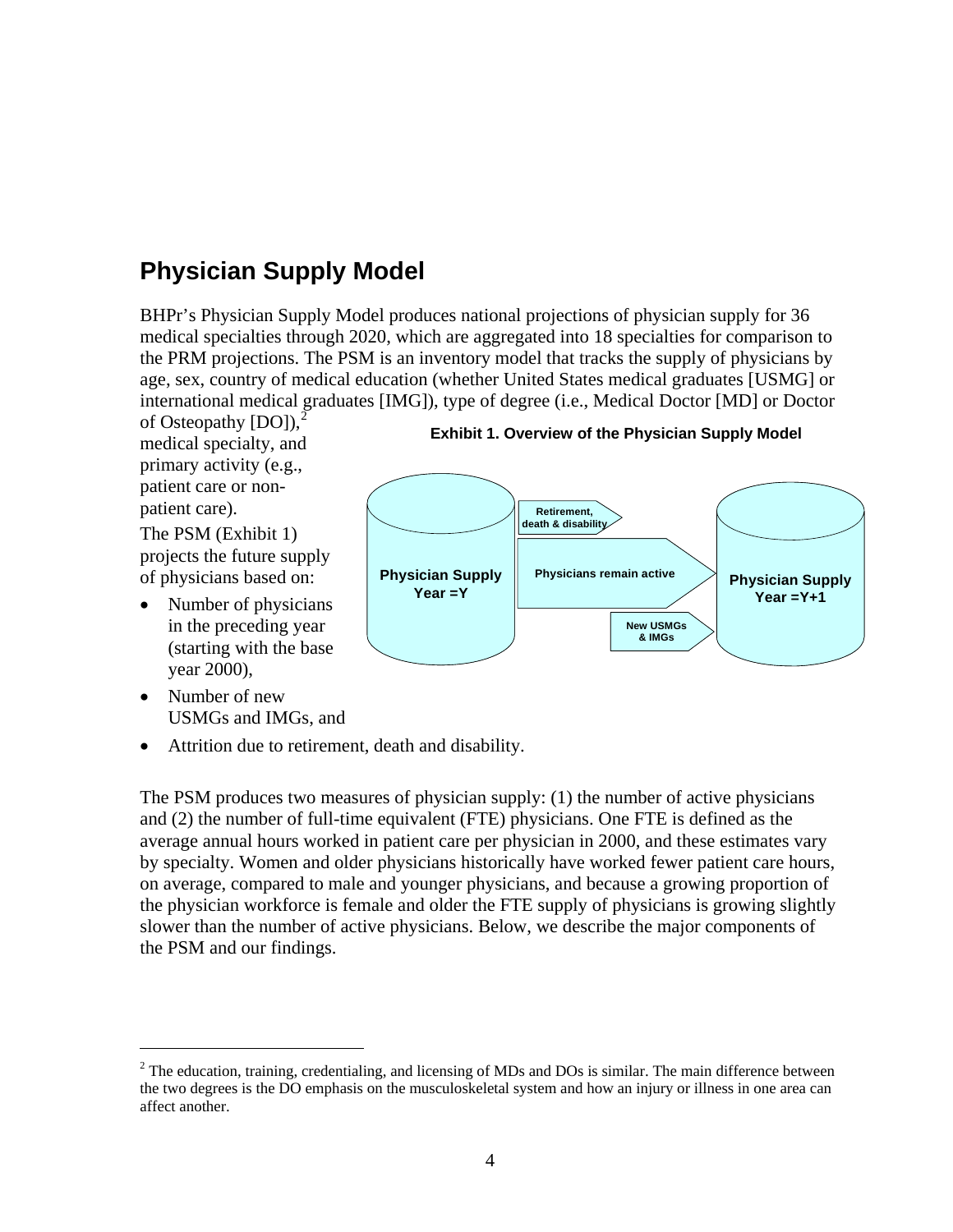#### *Current Physician Workforce*

The starting point for projecting physician supply is estimating the size and characteristics of the current physician workforce. The primary sources for this information are the American Medical Association (AMA) and the American Osteopathic Association (AOA). As of the base year (2000), an estimated  $756,000^3$  $756,000^3$  active physicians under age 75 were practicing in the United States. Approximately 95 percent are MDs and 5 percent are DOs. PSM projections suggest that the current number of active physicians under age 75 (as of 2005) is approximately 817,500. Slightly over one third are generalists (family practice, general pediatrics or general internal medicine); the remaining two thirds are specialists (Exhibit 2).

Physician demographics have important supply implications. Physician age is correlated with retirement probability and annual hours worked,

| <b>Exhibit 2. Estimates of Primary Specialty of Active Physicians, 2005</b> |            |            |              |  |  |  |  |
|-----------------------------------------------------------------------------|------------|------------|--------------|--|--|--|--|
| <b>Specialty</b>                                                            | <b>MDs</b> | <b>DOs</b> | <b>Total</b> |  |  |  |  |
| <b>Primary Care</b>                                                         | 271,400    | 34,700     | 306,100      |  |  |  |  |
| Non-Primary Care                                                            | 491,800    | 19,600     | 511,400      |  |  |  |  |
| Total                                                                       | 763,200    | 54,300     | 817,500      |  |  |  |  |

Source: Projections from the BHPr Physician Supply Model.

and a growing proportion of physicians are nearing historical retirement age as illustrated by the shifting physician age distribution (Exhibit 3).

Currently, one in four physicians is female, but two factors are contributing to a rise in female representation. First, during the past three decades the proportion of new medical graduates who are female has risen from 10 percent to close to 50 percent. Second, the growth in female

representation is a relatively recent phenomenon, and it is predominantly male physicians who are nearing retirement age. Although one in three active male physicians is age 55 or older, only one in eight active female physicians is age 55 or older.

Because work and retirement patterns differ systematically for male and female physicians, the increasing proportion of physicians who are female

 $\overline{a}$ 





Source: Physician Supply Model.

<span id="page-4-0"></span> $3$  The AMA defines "active" as working more than 20 hours per week in professional activities. The estimates provided in this paper include only physicians under age 75.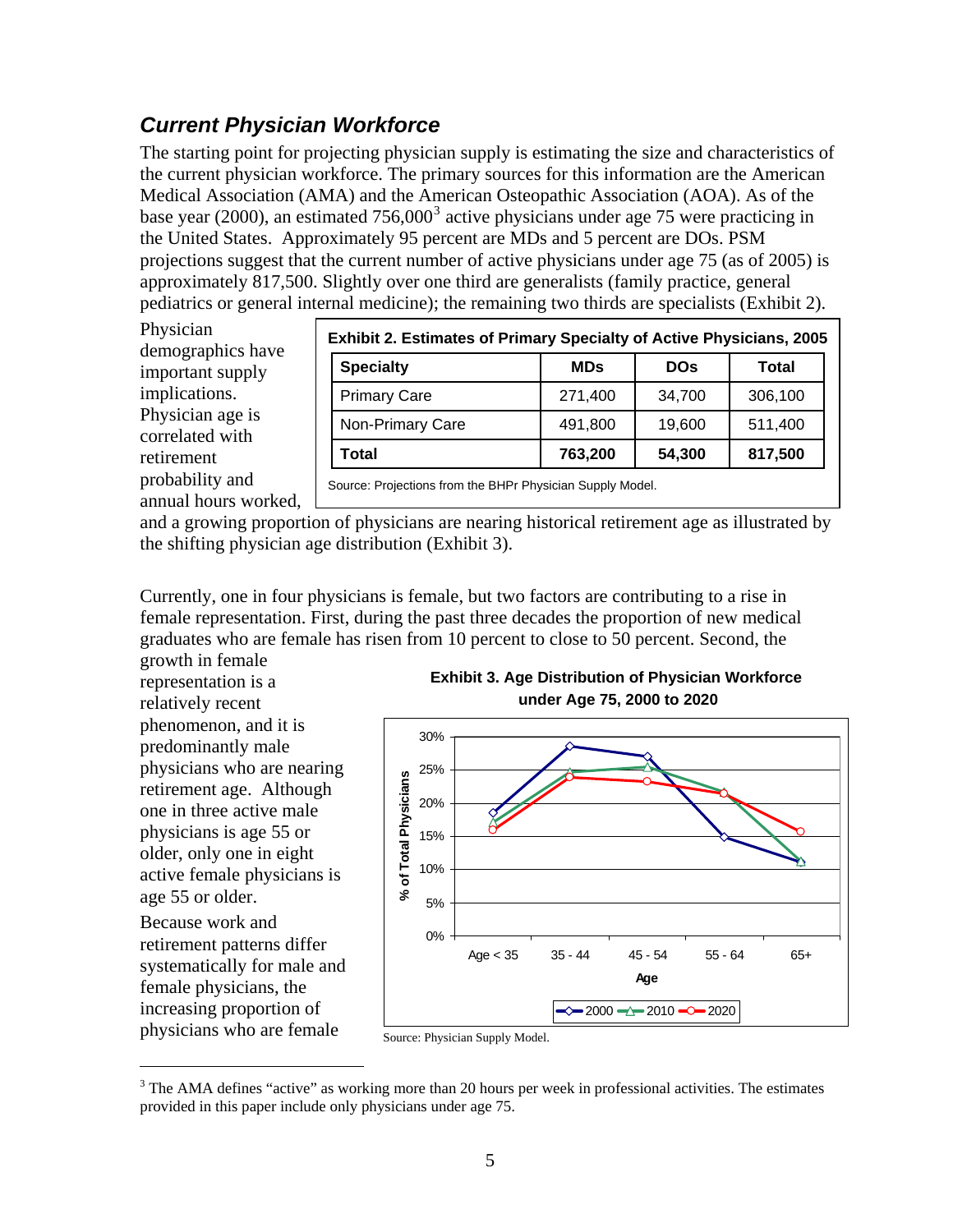has profound implications for the overall supply of physician services. Female physicians are more likely than their male counterparts to choose non-surgical specialties and to spend fewer hours per year providing patient care. They are also less likely to work in rural areas, and they tend to retire slightly earlier.

The PSM also tracks primary activity (patient care or other). An estimated 94 percent of active physicians are engaged primarily in patient care activities, while the remaining 6 percent are engaged primarily in non-patient care activities such as administration, teaching, research, and others.

#### *New Entrants and Choice of Medical Specialty*

Almost 24,000 physicians complete their training through programs of graduate medical education (GME) each year. Before completing residencies and fellowships, new physicians must earn a four-year college degree and complete four years of medical education. Four out of five physicians completing GME are graduates of United States medical schools. Most are graduates of schools of allopathic medicine, which annually graduate approximately 15,000 to 16,000 MDs. This number has been relatively stable since 1980, and the baseline projections assume that the U.S. will continue to graduate approximately 16,000 MDs per year through 2020. Schools of osteopathic medicine graduate approximately 3,000 DOs per year, and the baseline supply projections assume that this number will steadily increase to approximately 4,000 per year over the next decade.

Over 5,000 IMGs are accepted into United States GME programs each year. An increasing percentage of IMGs are citizens or permanent residents (US IMG) who graduated from medical schools in other countries. Foreign IMGs under enter the United States for GME under the temporary work (H) or training (J) visa programs. Foreign IMGs with a J visa can participate in the J-1 Visa Waiver Program, which allows physicians to remain in the United States, if they agree to provide primary care services in federally-designated health professional shortage areas (HPSAs) for a minimum of three years after completing their residency. The PSM projects the number of IMGs who will remain in the United States based on historical patterns that vary by specialty.

The PSM models specialty choice based on the number of medical graduates entering different GME residency programs, historical trends of specialization as estimated through an analysis of the AMA Masterfile data, and data from the AAMC medical school Graduation Questionnaire. A more complete description of the specialty allocation is provided in other reports (e.g., Altarum, 2000). Specialty choice varies substantially by gender and by whether students are USMGs or IMGs. Among USMGs, for example, female physicians are three times more likely to become pediatricians than are male physicians.

## *Separations from the Physician Workforce*

Physicians leave the workforce through retirement, mortality, disability, and career change. An accurate estimate of separation rates is crucial for projecting physician supply when a large number of physicians are approaching retirement. The PSM combines estimates of physician retirement rates with mortality rates for college educated men and women in the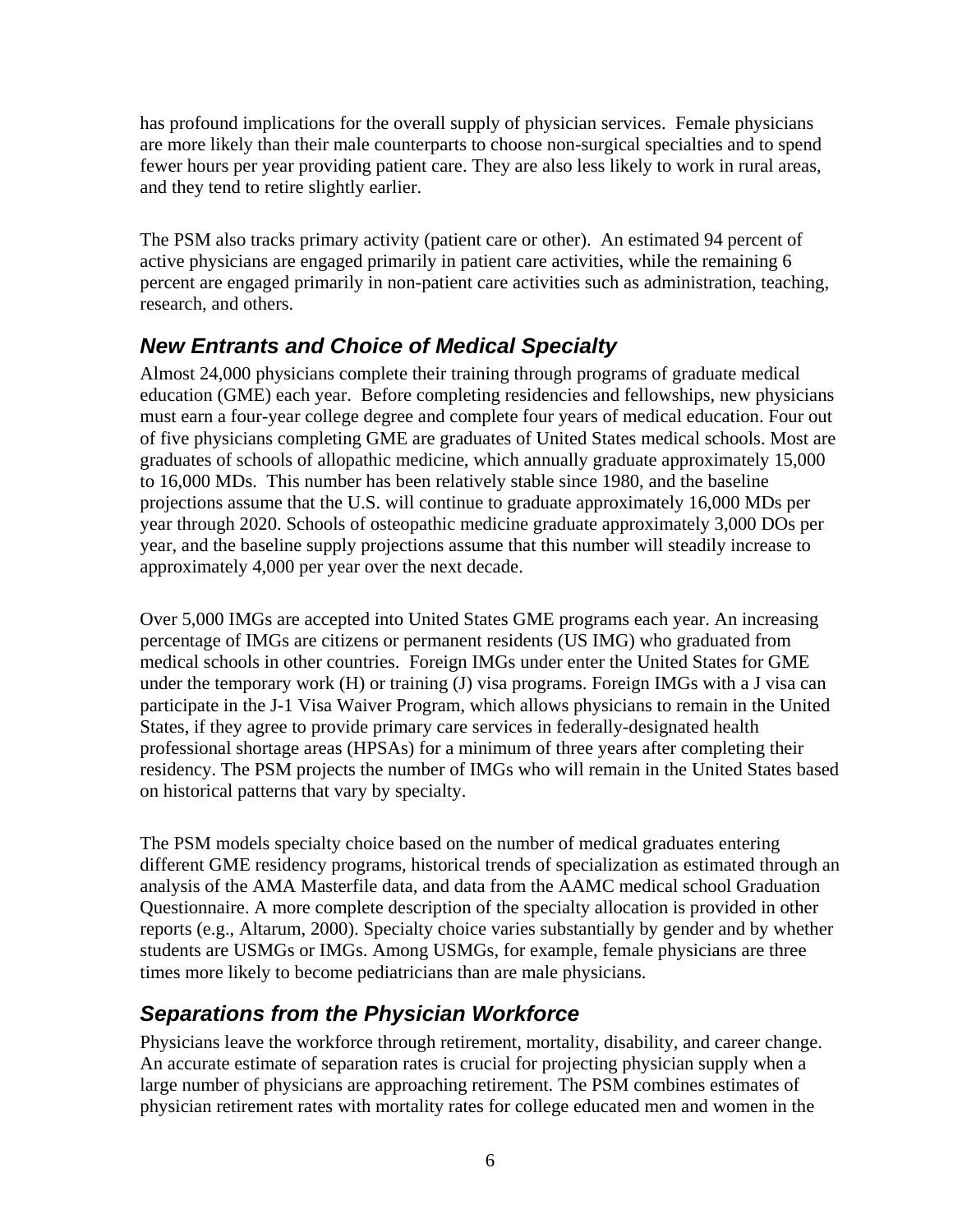United States obtained from the Centers for Disease Control and Prevention (CDC) to estimate the probability that a physician of a given age and sex will remain active in the workforce from year to year.

Concerns that the current AMA Masterfile overstates the likelihood that older physicians are still active prompted consideration of two alternative sources of retirement rates: the Physician Worklife Survey (PWS)<sup>[4](#page-6-0)</sup> and the Current Population Survey (CPS)<sup>[5](#page-6-1)</sup>. Retirement rates estimated with AMA Masterfile data from the early to mid 1990s were found to be relatively consistent with rates estimated with PWS and CPS data. We use the AMA-based retirement rates in the PSM (Exhibit 4). We obtained much lower retirement rates when using more recent data from AMA, and concluded that the process AMA currently uses to update its records results in a lag between when a physician's activity status changes and when that change is recorded in the AMA Masterfile. Furthermore, activity status is self reported, and some retired physicians might fail to respond to the AMA survey. Recognizing this problem, the AMA automatically recodes as retired all physicians age 75 and older who fail to respond to its survey and all physicians who receive AMA retirement benefits. For our projections, we assume that that all physicians retire by age 75.

The data suggest that physicians continue working to an older age than do people in other professions. Other analyses not presented here find that female physicians retire slightly earlier than do male physicians.

 $\overline{a}$ 

<sup>&</sup>lt;sup>4</sup> The PWS was conducted by The Sheps Center at the University of North Carolina on behalf of BHPr's National Center for Health Workforce Analysis. Estimates of physician retirement rates were obtained via personal correspondence with Bob Konrad, principal investigator for the PWS.

<span id="page-6-1"></span><span id="page-6-0"></span><sup>&</sup>lt;sup>5</sup> The CPW combines physicians, lawyers, accountants, architects, and other licensed professionals into an occupation entitled *licensed professionals*, and we estimate retirement rates for this group as a proxy for physician retirement patterns.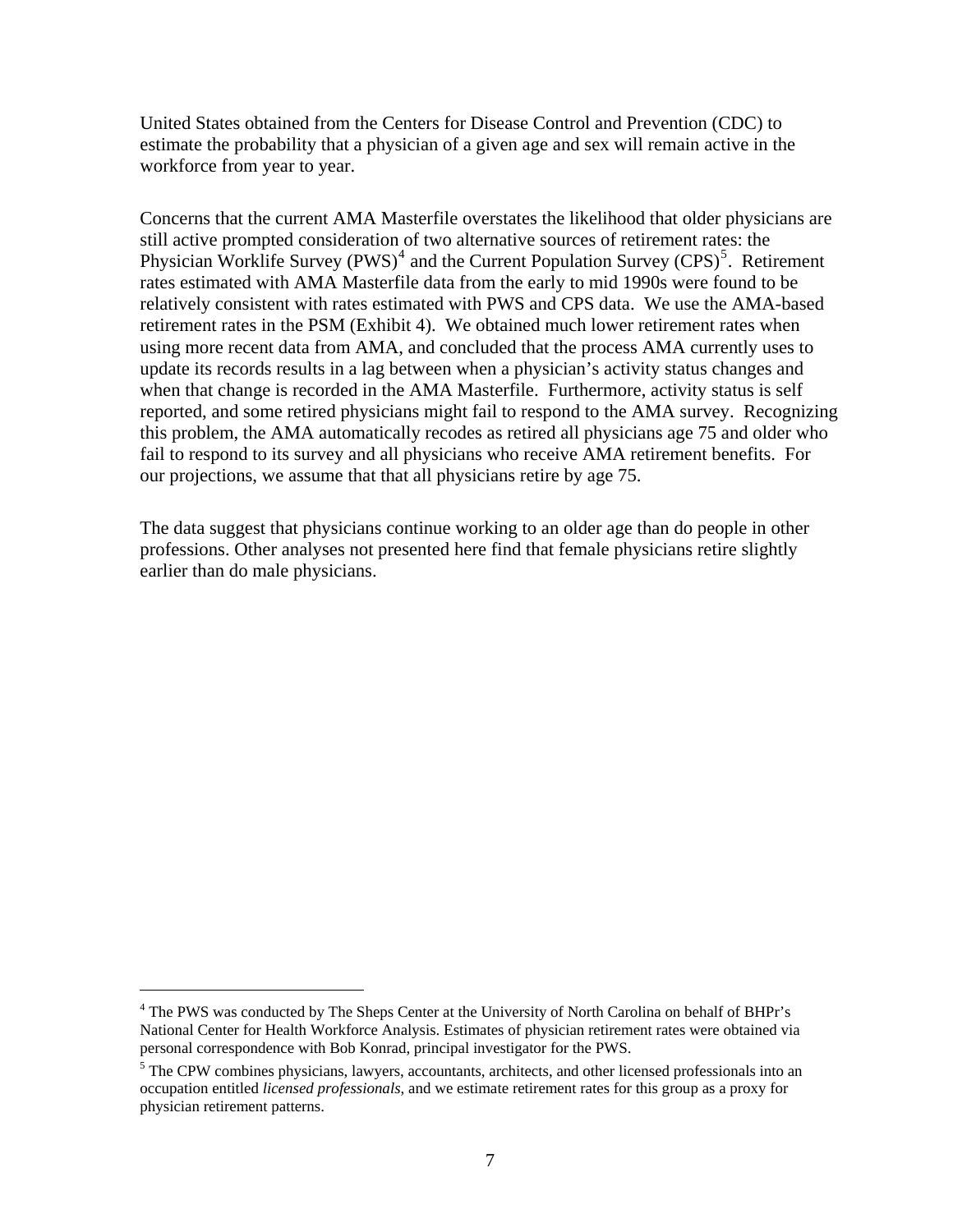

**Exhibit 4. Percent of Physicians Active in the Workforce, by Physician Age** 

Anecdotal evidence and economic theory suggest that retirement patterns will fluctuate due to changes in economic factors and physicians' overall satisfaction with the healthcare operating environment. For example, recent declines in the wealth of physicians due to adverse economic conditions and a decline in practice valuation might delay retirement plans for some physicians. For modeling purposes, we focus on long-term trends that affect retirement patterns (e.g., the increasing number of women in the physician workforce) rather than factors that cause short-term fluctuations in retirement patterns.

#### *Trends in Physician Productivity*

Trends in physician productivity are important to consider when projecting supply of physician services. If physicians are more (or less) productive in future years, then more (or less) services can be provided with any given number of active physicians. Measures of physician productivity in the literature include the following:

• **Hours spent providing patient care.** Projected changes over time in average hours worked are incorporated into the PSM. Our analysis of AMA's 1998 Socioeconomic Monitoring System (SMS) file finds that female physicians tend to work approximately 15 percent less time in patient care than do their male counterparts after controlling for age, specialty, and IMG status. Physicians over age 65 and under age 36 work fewer hours per year than their middle-aged colleagues, and over time average hours in direct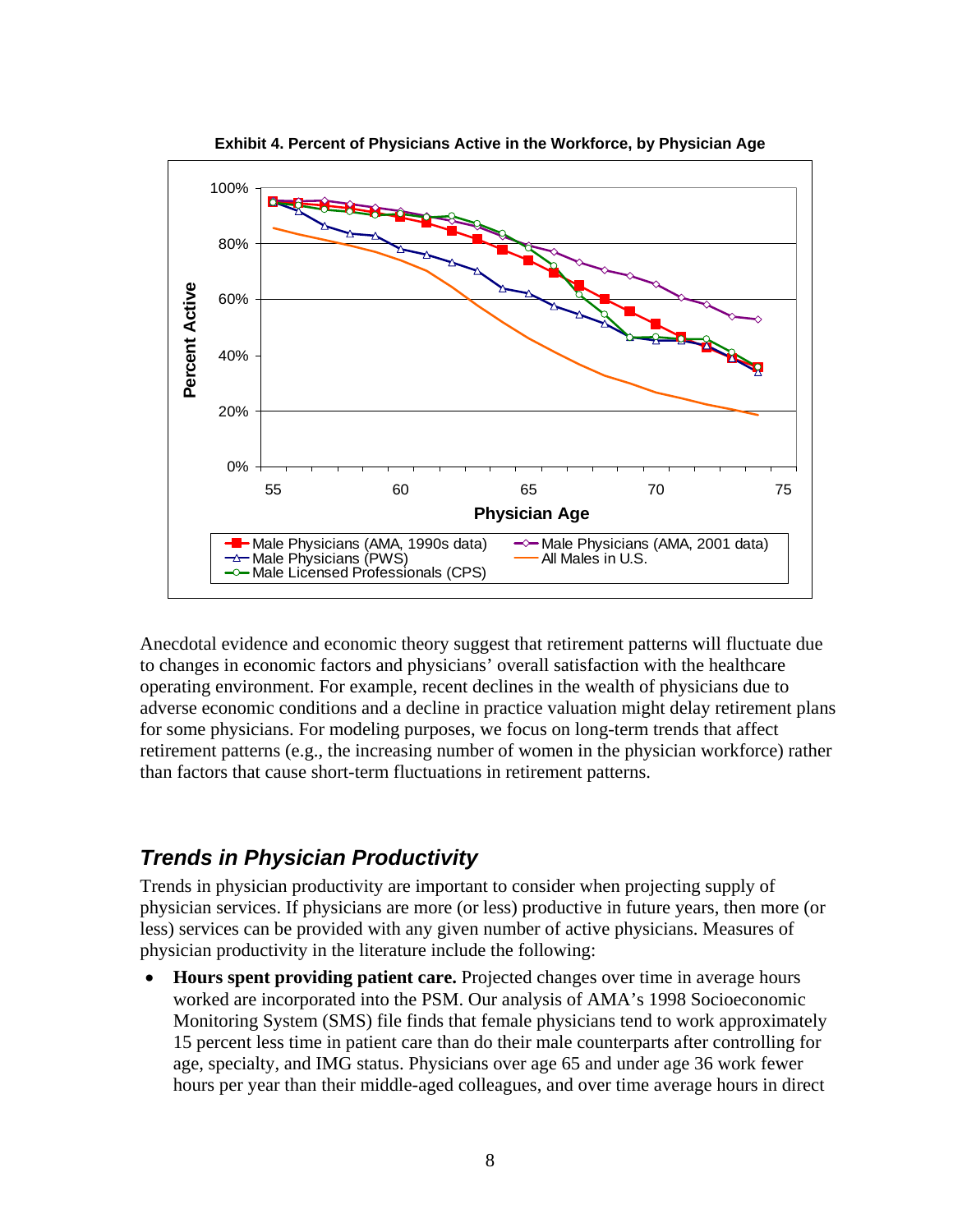patient care for these two groups has been declining (Exhibit 5). Part of the decline for the younger group reflects a growing proportion of women in the workforce.

- **Number of patients seen.** Changes in the use of non-physician clinicians (NPC) and other health workers, technological advances, epidemiological trends, amount of time spent with patients per visit, and changes in the healthcare operating environment could all affect the average number of patients seen per physician during a given period of time. AMA publications show that the average number of patient visits declined during the 1990s (Exhibit 6) due mainly to a decline in hospital round visits (Exhibit 7), with office visits per physician remaining relatively constant (Exhibit 8). Unfortunately, these statistics are no longer collected by AMA.
- **Resource-Based Relative Value Scale.** A set of codes developed by the Center for Medicare and Medicaid Services (CMS), the Resource-Based Relative Value Scale (RBRVS), helps determine the Medicare fee schedule. (Many private insurers also use a form of the RBRVS). The RBRVS has three cost components, one of which is the Relative Value Unit (RVU) that measures physician work as a function of both the time and skill necessary to provide a particular service. More complex and time consuming services have higher RVUs. Data from the Medical Group Management Association (MGMA) cost survey suggest that between 1998 and 2002 the median annual work RVUs per physician were either constant or possibly increasing slightly (Exhibit 9). For example, during this period median work RVUs per physician in multi-specialty practices increased from 5,368 to 5,489 (about 0.6 percent per year). For multi-specialty, hospital-owned practices, the annual growth rate over this four-year period was approximately 7 percent, while for practices not owned by hospitals, the annual growth rate was approximately -0.5 percent. The number of support staff per FTE physician has also increased (Exhibit 10). Between 1996 and 2002, the number of support staff per FTE physician in multi-specialty practices increased 1.4 percent annually. The annual growth rate for family practice groups over this six-year period was 1.2 percent. To capture these trends in greater physician productivity, for our sensitivity analysis, we project a physician supply scenario under the assumption that productivity will increase by 1 percent annually.<sup>[6](#page-8-0)</sup>

 $\overline{a}$ 

<span id="page-8-0"></span><sup>&</sup>lt;sup>6</sup> The Congressional Budget Office (CBO) projects a 3% annual growth rate in real Gross Domestic Product (GDP) between 2003 to 2013, which is about 2% average annual growth in real GDP per capita. Real economic growth, controlling for changing demographics, occurs through an increase in productivity. CBO projections, therefore, assume that worker productivity will increase by approximately 2% annually, on average, throughout the economy. Physician productivity will likely increase less rapidly than overall productivity in the United States due to the labor intensiveness of physician services.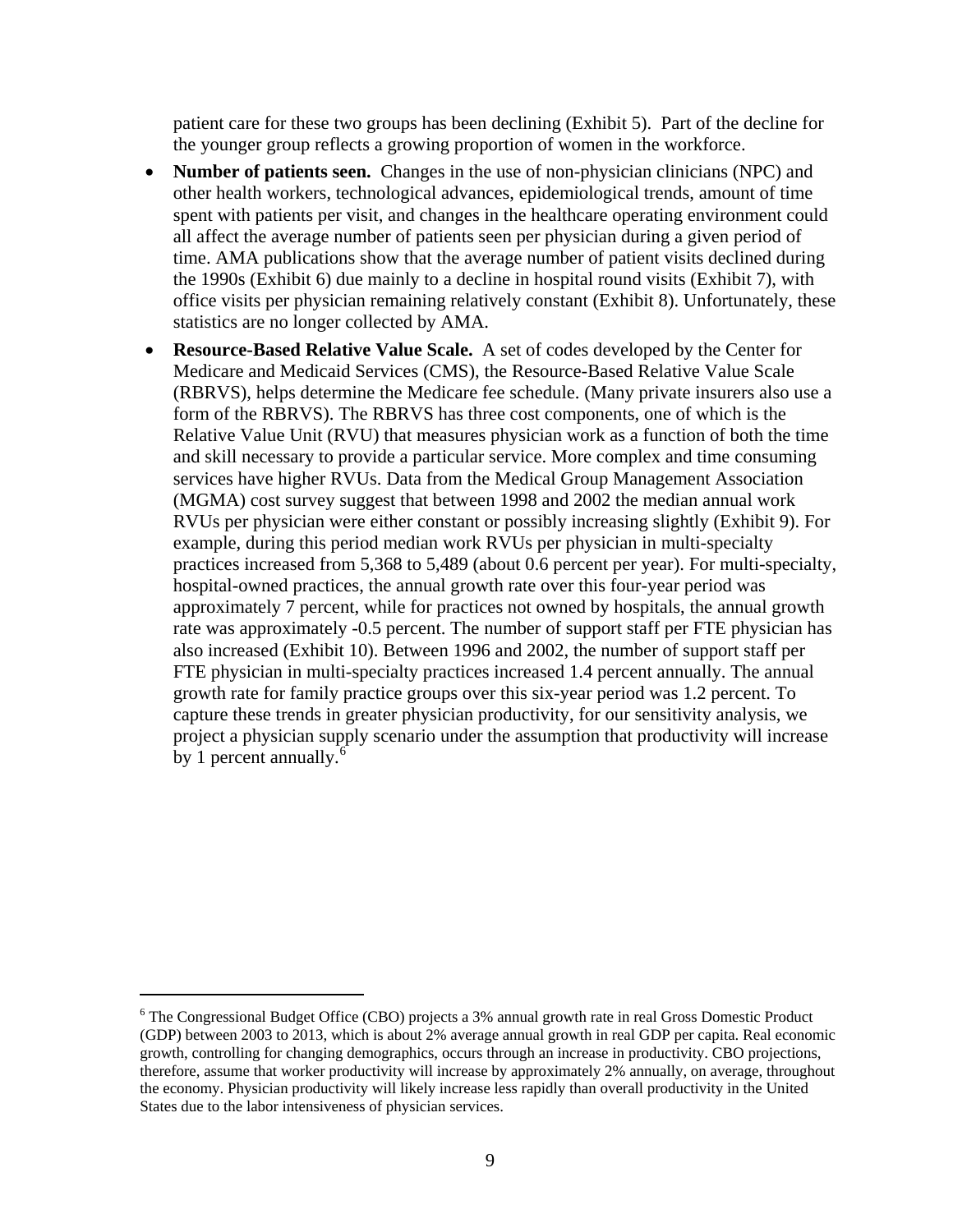

**Exhibit 5. Trends in Annual Hours Worked** 

**Exhibit 6. Average Total Visits per Week** 



Source: AMA Physician Socioeconomic Statistics, various years.





**Exhibit 8. Average Office Visits per Week** 



Source: AMA Physician Socioeconomic Statistics, various years.

Source: AMA Physician Socioeconomic Statistics, various years; 2002 estimates from BHPr.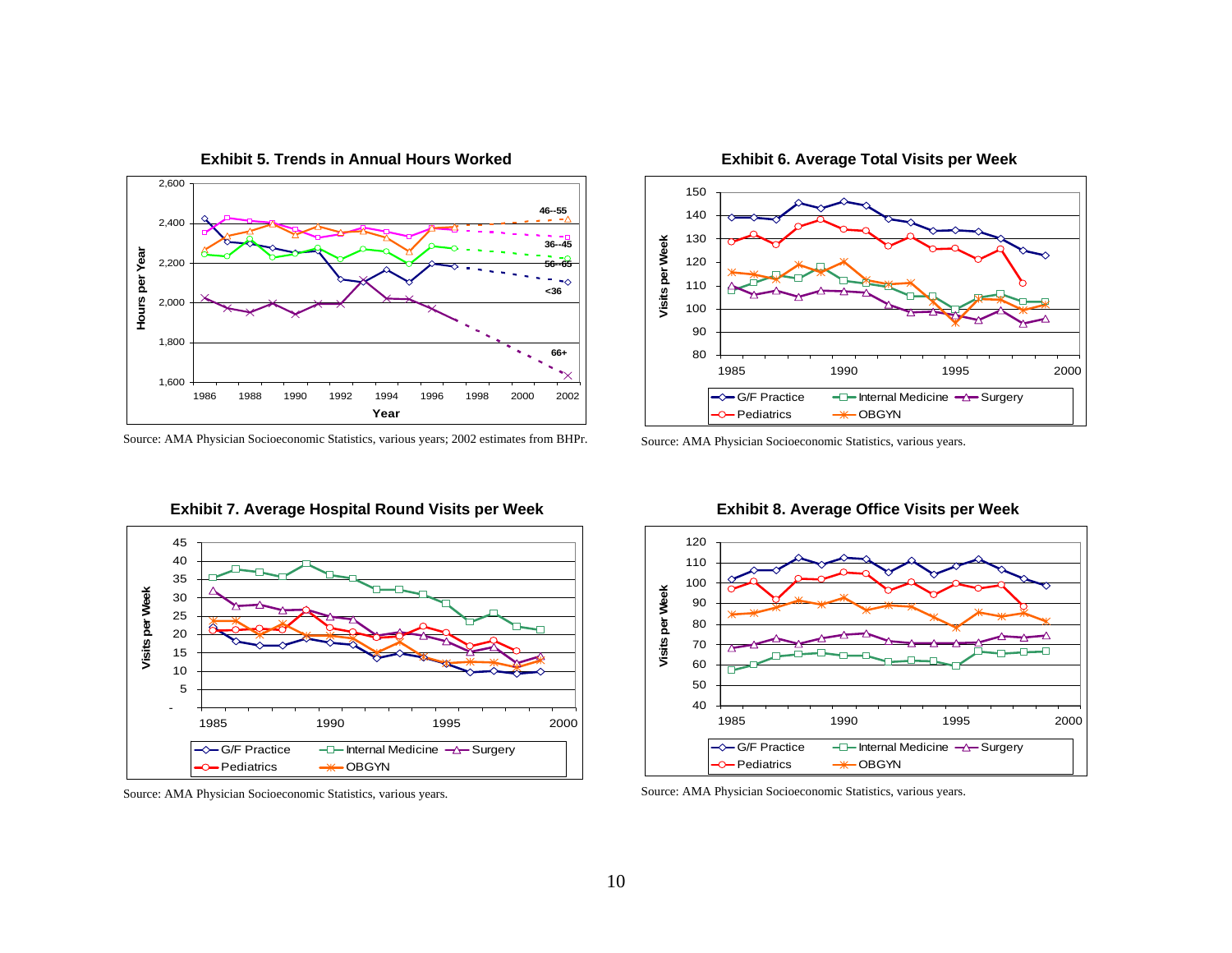

**Exhibit 9. Physician Work RVUs per FTE Physician** 

Source: MGMA Cost Survey, various years.





Source: MGMA Cost Survey, various years.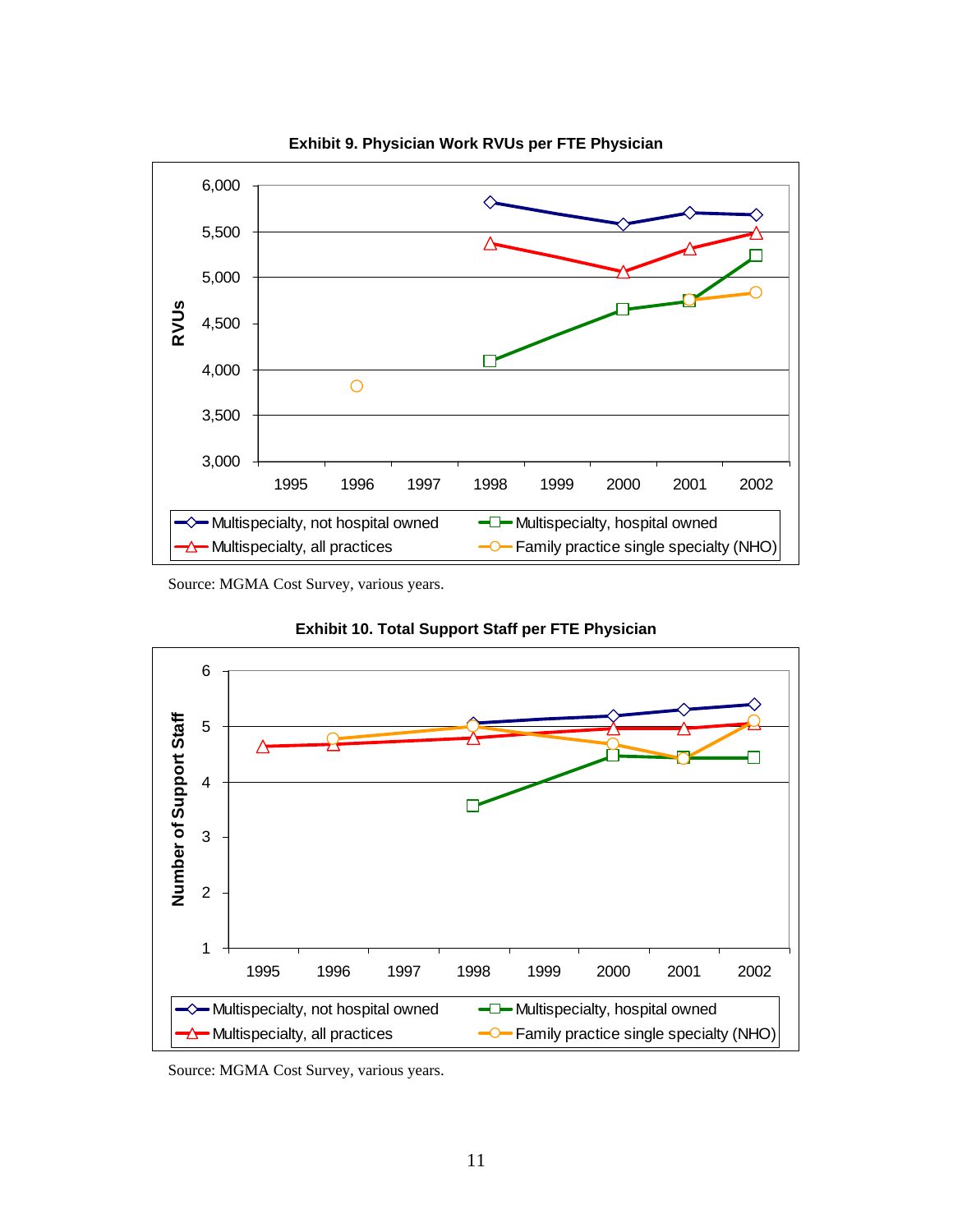#### <span id="page-11-0"></span>*Physician Supply Projections*

 $\overline{a}$ 

The baseline projections of physician supply assume that current patterns of new graduates, specialty choice, and practice behavior continue.<sup>[7](#page-11-0)</sup> The number of active physicians under the age of 75 grew from approximately 756,000 in 2000 to an estimated 817,500 in 2005, and this number is projected to grow to approximately 951,700 by 2020 if current trends continue (Exhibit 11).

FTE supply projections provide a more accurate picture of the adequacy of supply (than do projections of active physicians) because the FTE projections consider the decrease in average hours worked as the physician workforce ages and women constitute a growing proportion of physicians.<sup>[8](#page-11-0)</sup> The estimated number of physicians in clinical practice (which excludes residents and physicians primarily in non-patient care activities, increases from approximately 635,800 in 2005 to 719,800 by 2020 (Exhibit 12). FTE supply of physicians engaged primarily in patient care activities (including residents) grew from approximately 714,000 in 2000 to approximately 764,000 by 2005 (Exhibits 13, 14, and 15). Although total physicians engaged primarily in patient care grew by approximately 56,000 between 2000 and 2005, the estimated decrease in average hours worked suggests that during this period the net increase in total patient care hours was equivalent to only 50,000 physicians. By 2020, FTE physicians engaged primarily in patient care is projected to reach 866,000 (a 10 percent increase from current levels).

The projected growth in supply varies substantially by medical specialty, reflecting differences in the components of supply (e.g., number of new entrants, age distribution) for each specialty. If current supply trends continue, the number of FTE primary care physicians engaged primarily in patient care is projected to grow approximately 18 percent between 2005 and 2020, compared to a growth rate of 10 percent for non-primary care physicians. FTE supply in some surgical specialties is projected to decline. Reflecting the dynamic nature of physician supply, an increasing percentage of first-year residency positions in general surgery have been filled in recent years; over 95 percent of these positions were filled in 2005 (AAMC, 2005). Thus, these supply projections likely overestimate the size of projected shortages and surpluses within individual specialties because the Nation can adjust more quickly to inadequacies in the supply of individual specialties than to inadequacies in the overall supply of physicians.

The United States Census Bureau's middle series population projections suggest that the United States population will grow by approximately 14 percent between 2005 and 2020, approximately

<sup>7</sup> More detailed supply projections are reported in *The Physician Workforce: Projections and Research into Current Issues Affecting Supply and Demand* (BHPr, 2006).

<sup>&</sup>lt;sup>8</sup> To obtain hours worked per week by patient care specialty for the FTE conversion, we regressed the log of total hours worked per week (by post residency patient care MDs by specialty) on age variables, sex , and country of medical education (USMG,IMG) using 1998 data from the American Medical Association's Patient Care Physician Survey. The data contains estimates for 13 specialty categories: general/family practice, general internal medicine, medical subspecialties, general surgery, surgery subspecialties, general pediatrics, obstetrics/gynecology, radiology, psychiatry, anesthesiology, pathology, emergency medicine, and "other" specialties. Data for these specialties were mapped into the 37 specialties projected in the PSM. FTEs are defined to be equal to head counts in base year 2000, and thus for each specialty and physician type (USMG or IMG) the number of FTEs equals the head count in the base year. For each projection year, the number of physicians projected for each combination of physician type, specialty, sex and age is multiplied by the expected hours worked for the appropriate combination, and the sum of the products by specialty and physician type is divided by the baseline FTE definition in terms of hours worked per week for each specialty to produce projections of FTE physicians by year, physician type, and specialty.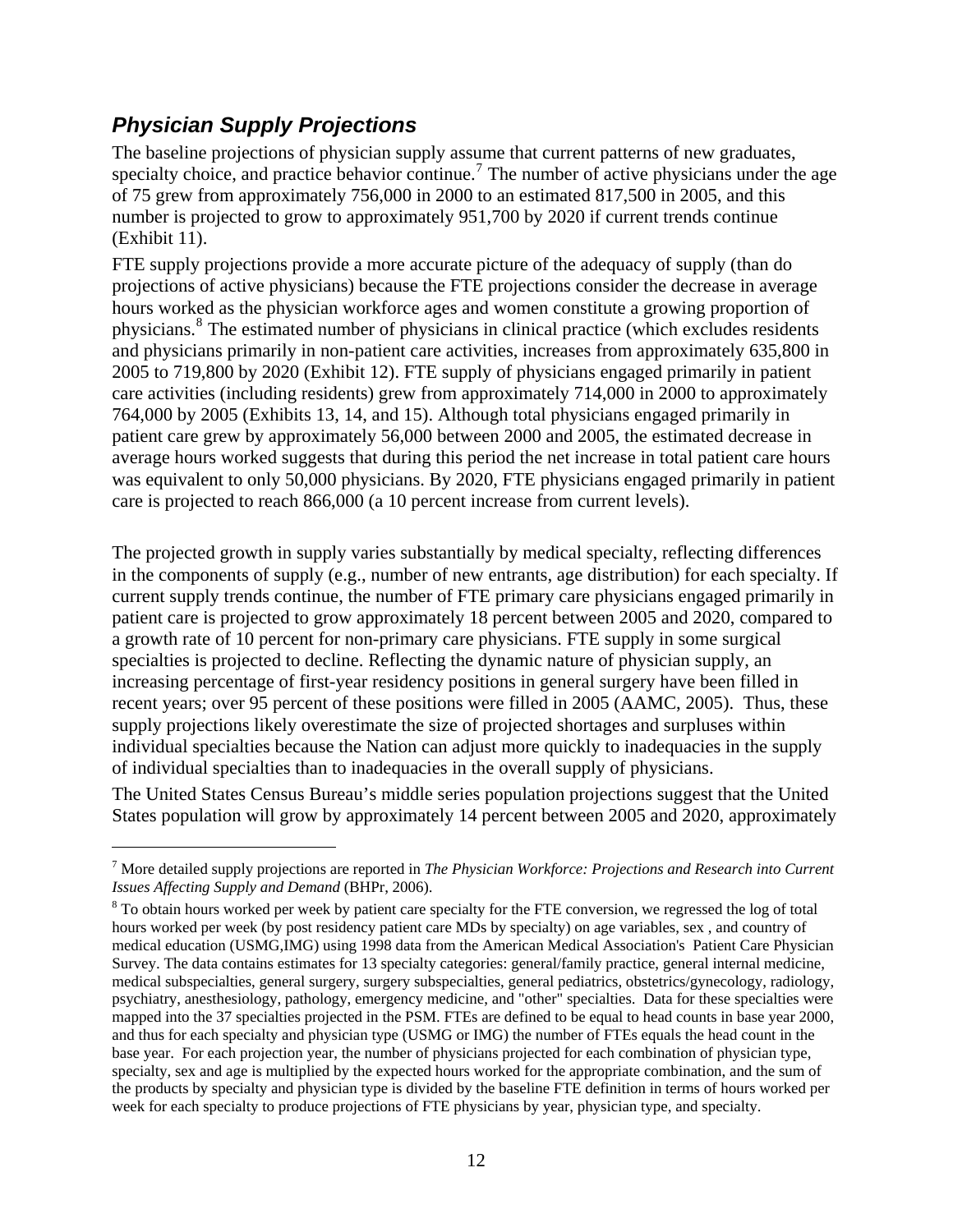the same rate as FTE physician supply, resulting in a relatively constant FTE patient care physician per 100,000 population ratio of approximately 259 (Exhibits 16 and 17).

|                                    | <b>Base</b><br>Year |         | Projected            |         |         |                   |  |
|------------------------------------|---------------------|---------|----------------------|---------|---------|-------------------|--|
| <b>Specialty</b>                   | 2000                | 2005    | 2015<br>2020<br>2010 |         |         | from<br>2005-2020 |  |
| <b>Total</b>                       | 756,050             | 817,440 | 872,900              | 919,060 | 951,700 | 16%               |  |
| <b>Primary Care</b>                | 277,720             | 306,130 | 331,560              | 354,000 | 371,410 | 21%               |  |
| Gen. & Family Practice             | 110,990             | 118,360 | 127,110              | 135,940 | 143,350 | 21%               |  |
| General Internal Med.              | 112,220             | 128,020 | 139,400              | 148,680 | 155,330 | 21%               |  |
| <b>General Pediatrics</b>          | 54,520              | 59,750  | 65,050               | 69,390  | 72,730  | 22%               |  |
| Other Med. Specialties             | 107,540             | 116,260 | 124,420              | 130,310 | 133,720 | 15%               |  |
| Allergy                            | 4,020               | 3,870   | 3,750                | 3,660   | 3,540   | $-9%$             |  |
| Cardiology                         | $\overline{2}1,990$ | 23,180  | 24,470               | 25,340  | 25,620  | 11%               |  |
| Dermatology                        | 9,990               | 11,100  | 11,780               | 12,390  | 12,880  | 16%               |  |
| Gastroenterology                   | 11,200              | 11,890  | 12,480               | 12,850  | 12,970  | 9%                |  |
| Internal Med. Sub Spec             | 36,750              | 40,720  | 43,970               | 46,290  | 47,740  | 17%               |  |
| <b>Pediatric Cardiology</b>        | 1,630               | 1,890   | 2,110                | 2,300   | 2,460   | 30%               |  |
| <b>Pediatrics Sub Spec</b>         | 12,600              | 13,910  | 15,870               | 17,430  | 18,590  | 34%               |  |
| <b>Pulmonary Diseases</b>          | 9,350               | 9,700   | 10,000               | 10,050  | 9,940   | 2%                |  |
| <b>Surgical Specialties</b>        | 163,780             | 170,350 | 174,850              | 177,990 | 179,300 | 5%                |  |
| General Surg Sub Spec              | 6,370               | 7,090   | 7,690                | 8,120   | 8,340   | 18%               |  |
| <b>General Surgery</b>             | 33,980              | 32,700  | 32,460               | 32,210  | 31,880  | $-3%$             |  |
| <b>Neurological Surgery</b>        | 5,290               | 5,450   | 5,570                | 5,650   | 5,670   | 4%                |  |
| <b>Obstetrics &amp; Gynecology</b> | 42,780              | 47,150  | 50,630               | 53,470  | 55,580  | 18%               |  |
| Ophthalmology                      | 18,830              | 19,680  | 19,950               | 20,100  | 20,020  | 2%                |  |
| Orthopedic Surgery                 | 24,560              | 25,750  | 26,320               | 26,640  | 26,630  | 3%                |  |
| Otorhinolaryngology                | 9,970               | 10,410  | 10,580               | 10,700  | 10,730  | $3%$              |  |
| <b>Plastic Surgery</b>             | 6,440               | 6,660   | 6,620                | 6,520   | 6,370   | $-4%$             |  |
| <b>Thoracic Surgery</b>            | 4,930               | 4,690   | 4,520                | 4,320   | 4,100   | $-13%$            |  |
| Urology                            | 10,630              | 10,770  | 10,510               | 10,250  | 9,990   | $-7%$             |  |
| <b>Other Specialties</b>           | 207,010             | 224,710 | 242,070              | 256,760 | 267,260 | 19%               |  |
| Anesthesiology                     | 39,090              | 43,630  | 47,880               | 51,340  | 53,660  | 23%               |  |
| <b>Child Psychiatry</b>            | 6,650               | 7,730   | 8,830                | 9,930   | 10,920  | 41%               |  |
| Diagnostic Radiology               | 23,100              | 26,210  | 28,270               | 29,700  | 30,560  | 17%               |  |
| <b>Emergency Medicine</b>          | 27,460              | 30,840  | 34,640               | 37,620  | 39,890  | 29%               |  |
| Gen. Prevent Medicine              | 3,670               | 3,090   | 2,880                | 2,780   | 2,750   | $-11%$            |  |
| Neurology                          | 13,870              | 15,740  | 17,310               | 18,540  | 19,360  | 23%               |  |
| <b>Nuclear Medicine</b>            | 1,530               | 1,610   | 1,670                | 1,710   | 1,740   | 8%                |  |
| <b>Occupational Medicine</b>       | 3,130               | 3,430   | 3,780                | 4,100   | 4,350   | 27%               |  |
| <b>Other Specialties</b>           | 6,310               | 6,270   | 6,630                | 7,020   | 7,230   | 15%               |  |
| Pathology                          | 20,200              | 20,970  | 21,580               | 22,040  | 22,280  | 6%                |  |
| Physical Med. & Rehab.             | 7,200               | 8,410   | 9,630                | 10,700  | 11,580  | 38%               |  |
| Psychiatry                         | 41,550              | 43,360  | 45,210               | 47,050  | 48,310  | 11%               |  |
| <b>Radiation Oncology</b>          | 4,150               | 4,790   | 5,280                | 5,670   | 5,950   | 24%               |  |
| Radiology                          | 9,110               | 8,640   | 8,510                | 8,550   | 8,710   | 1%                |  |

**Exhibit 11. Supply of Total Active Physicians\*: 2000, Projected to 2020** 

\*Includes total active MDs and DOs. Physicians age 75 and older are excluded.

Note: Totals might not equal sum of subtotals due to rounding.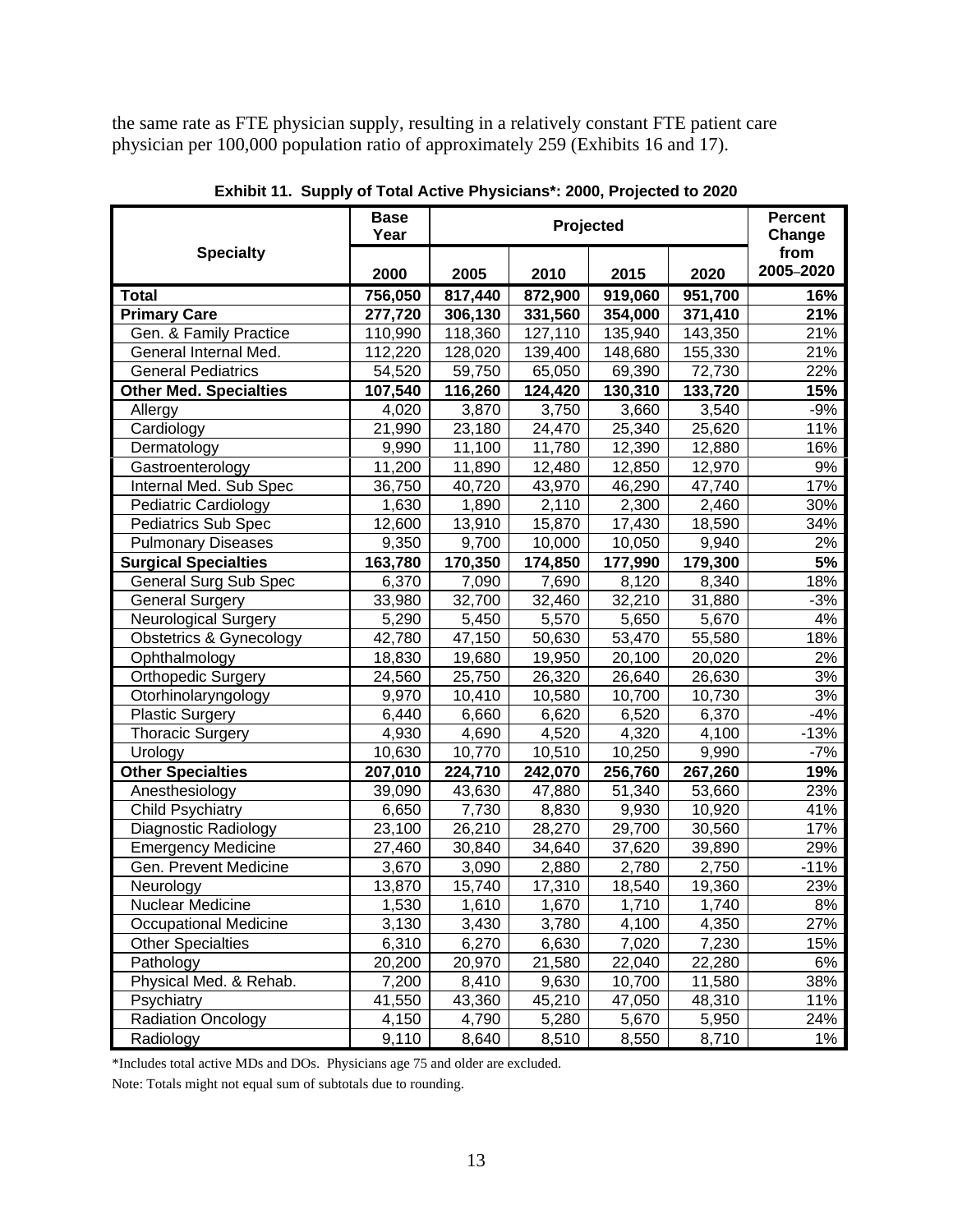|                                    | <b>Base</b><br>Year |         | Projected          |         |         | <b>Percent</b><br>Change |
|------------------------------------|---------------------|---------|--------------------|---------|---------|--------------------------|
| <b>Specialty</b>                   | 2000                | 2005    | 2010               | 2015    | 2020    | from<br>2005-2020        |
| <b>Total</b>                       | 597,430             | 635,780 | 669,010            | 699,450 | 719,940 | 13%                      |
| <b>Primary Care</b>                | 214,810             | 228,660 | 244,370            | 259,910 | 271,440 | 19%                      |
| Gen. & Family Practice             | 89,710              | 94,380  | 99,850             | 105,460 | 109,980 | $\overline{17}\%$        |
| General Internal Med.              | 82,250              | 88,620  | 95,410             | 102,230 | 106,910 | 21%                      |
| <b>General Pediatrics</b>          | 42,850              | 45,670  | 49,110             | 52,230  | 54,560  | 19%                      |
| <b>Other Med. Specialties</b>      | 84,460              | 90,130  | 93,040             | 96,370  | 98,540  | 9%                       |
| Allergy                            | 3,320               | 3,140   | 2,970              | 2,860   | 2,730   | $-13%$                   |
| <b>Cardiovascular Disease</b>      | 18,690              | 19,540  | 19,940             | 20,370  | 20,420  | 5%                       |
| Dermatology                        | 8,630               | 9,420   | 9,880              | 10,310  | 10,680  | 13%                      |
| Gastroenterology                   | 9,660               | 10,220  | 10,430             | 10,630  | 10,650  | 4%                       |
| Internal Med. Sub Spec             | 27,450              | 29,350  | 30,240             | 31,620  | 32,650  | 11%                      |
| <b>Pediatric Cardiology</b>        | 1,210               | 1,410   | 1,530              | 1,650   | 1,750   | 24%                      |
| Pediatrics Sub Spec                | 8,060               | 9,360   | 10,440             | 11,490  | 12,390  | 32%                      |
| <b>Pulmonary Diseases</b>          | 7,460               | 7,690   | 7,610              | 7,450   | 7,270   | $-5%$                    |
| <b>Surgical Specialties</b>        | 134,470             | 138,990 | 141,750            | 143,140 | 143,090 | 3%                       |
| <b>General Surg Sub Spec</b>       | 5,780               | 6,410   | 6,900              | 7,180   | 7,310   | 14%                      |
| <b>General Surgery</b>             | 23,610              | 22,570  | 21,970             | 21,510  | 21,040  | $-7%$                    |
| <b>Neurological Surgery</b>        | 4,220               | 4,380   | 4,490              | 4,520   | 4,490   | 3%                       |
| <b>Obstetrics &amp; Gynecology</b> | 35,990              | 38,790  | 41,280             | 43,240  | 44,630  | 15%                      |
| Ophthalmology                      | 16,820              | 17,440  | 17,560             | 17,550  | 17,350  | $-1%$                    |
| <b>Orthopedic Surgery</b>          | 20,170              | 21,210  | 21,740             | 21,870  | 21,710  | 2%                       |
| Otorhinolaryngology                | 8,440               | 8,820   | 8,980              | 9,050   | 9,030   | 2%                       |
| <b>Plastic Surgery</b>             | 5,760               | 5,890   | $\overline{5,820}$ | 5,690   | 5,510   | $-6%$                    |
| <b>Thoracic Surgery</b>            | 4,480               | 4,270   | 4,070              | 3,850   | 3,620   | $-15%$                   |
| Urology                            | 9,200               | 9,200   | 8,950              | 8,680   | 8,400   | $-9%$                    |
| <b>Other Specialties</b>           | 163,690             | 178,010 | 189,860            | 200,020 | 206,860 | 16%                      |
| Anesthesiology                     | 33,560              | 37,680  | 41,080             | 43,690  | 45,250  | 20%                      |
| <b>Child Psychiatry</b>            | 5,550               | 6,440   | 7,240              | 8,070   | 8,800   | 37%                      |
| Diagnostic Radiology               | 18,130              | 20,570  | 22,100             | 23,120  | 23,640  | 15%                      |
| <b>Emergency Medicine</b>          | 21,890              | 25,450  | 28,490             | 30,770  | 32,490  | 28%                      |
| Gen. Prevent Medicine              | 2,160               | 1,850   | 1,680              | 1,620   | 1,560   | -16%                     |
| Neurology                          | 10,810              | 12,040  | 12,870             | 13,660  | 14,160  | 18%                      |
| Nuclear Medicine                   | 1,230               | 1,280   | 1,300              | 1,320   | 1,330   | 4%                       |
| <b>Occupational Medicine</b>       | 2,320               | 2,520   | 2,690              | 2,880   | 3,020   | 20%                      |
| <b>Other Specialties</b>           | 3,280               | 3,200   | 3,290              | 3,400   | 3,450   | 8%                       |
| Pathology                          | 14,240              | 14,730  | 14,880             | 14,970  | 14,940  | 1%                       |
| Physical Med. & Rehab.             | 5,790               | 6,830   | 7,770              | 8,610   | 9,250   | 35%                      |
| Psychiatry                         | 33,120              | 33,630  | 34,410             | 35,510  | 36,230  | 8%                       |
| <b>Radiation Oncology</b>          | 3,560               | 4,100   | 4,500              | 4,810   | 5,020   | 23%                      |
| Radiology                          | 8,090               | 7,690   | 7,560              | 7,600   | 7,730   | 0%                       |

**Exhibit 12. FTE Supply of physicians in clinical practice\*: 2000, Projected to 2020** 

\*Includes MD and DO office-based and hospital staff physicians. Excludes residents, and those in nonpatient care. Physicians age 75 and older are excluded.

Note: Totals might not equal sum of subtotals due to rounding.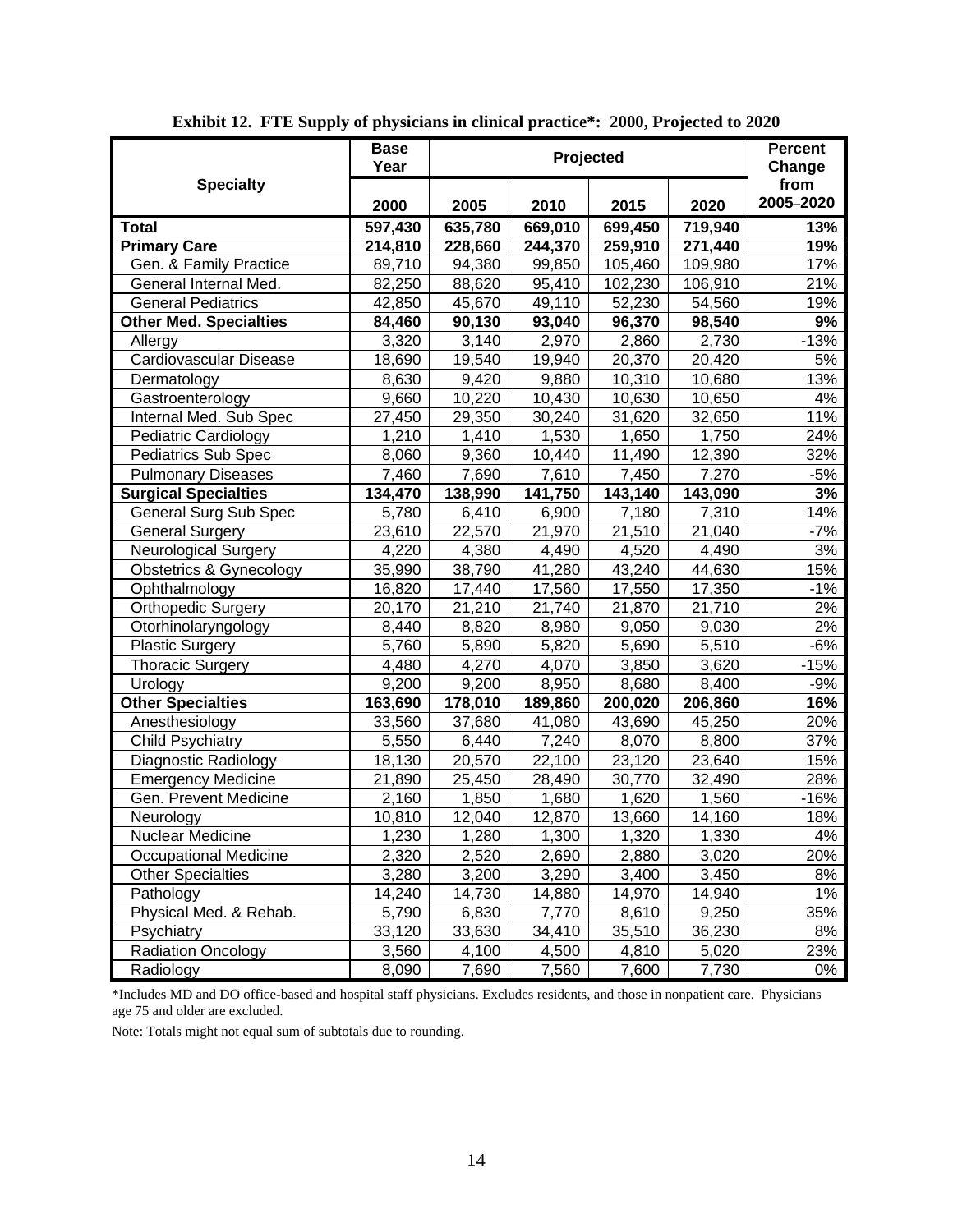| <b>Specialty</b>                 | <b>Base</b><br>Year |         | Projected |         |         |           |
|----------------------------------|---------------------|---------|-----------|---------|---------|-----------|
|                                  |                     |         |           |         |         | from      |
|                                  | 2000                | 2005    | 2010      | 2015    | 2020    | 2005-2020 |
| <b>Total Patient Care</b>        | 713,800             | 764,400 | 808,100   | 842,700 | 866,400 | 13%       |
| <b>Primary Care</b>              | 267,100             | 292,100 | 313,200   | 331,100 | 344,700 | 18%       |
| <b>General Family Practice</b>   | 107,700             | 114,000 | 121,400   | 128,600 | 134,700 | 18%       |
| <b>General Internal Medicine</b> | 107,500             | 121,900 | 131,400   | 138,800 | 143,900 | 18%       |
| Pediatrics                       | 51,900              | 56,200  | 60,400    | 63,700  | 66,100  | 18%       |
| <b>Non-primary Care</b>          | 446,800             | 472,400 | 494,900   | 511,500 | 521,700 | 10%       |
| <b>Medical Specialties</b>       | 86,400              | 91,200  | 96,100    | 99,400  | 101,300 | 11%       |
| Cardiology                       | 20,600              | 21,300  | 22,200    | 22,800  | 22,900  | 8%        |
| <b>Other Internal Medicine</b>   | 65,900              | 69,800  | 73,900    | 76,600  | 78,500  | 12%       |
| <b>Surgical Specialties</b>      | 159,400             | 164,600 | 167,800   | 169,600 | 169,800 | 3%        |
| <b>General Surgery</b>           | 39,100              | 31,700  | 31,400    | 31,100  | 30,800  | $-3%$     |
| Obstetrics/Gynecology            | 41,500              | 45,300  | 48,000    | 50,100  | 51,600  | 14%       |
| Ophthalmology                    | 18,400              | 19,100  | 19,200    | 19,200  | 19,100  | 0%        |
| <b>Orthopedic Surgery</b>        | 24,100              | 25,000  | 25,500    | 25,600  | 25,500  | 2%        |
| <b>Other Surgery</b>             | 16,200              | 22,900  | 23,300    | 23,300  | 23,000  | 0%        |
| Otolaryngology                   | 9,800               | 10,100  | 10,300    | 10,400  | 10,300  | 2%        |
| Urology                          | 10,400              | 10,400  | 10,100    | 9,900   | 9,600   | $-8%$     |
| <b>Other Specialties</b>         | 200,900             | 216,600 | 230,900   | 242,600 | 250,600 | 16%       |
| Anesthesiology                   | 37,800              | 41,800  | 45,400    | 48,300  | 50,000  | 20%       |
| <b>Emergency Medicine</b>        | 26,300              | 29,100  | 32,200    | 34,500  | 36,300  | 25%       |
| Pathology                        | 17,200              | 17,700  | 18,000    | 18,100  | 18,200  | 3%        |
| Psychiatry                       | 38,300              | 39,700  | 41,000    | 42,300  | 43,100  | 9%        |
| Radiology                        | 30,900              | 33,100  | 34,700    | 35,800  | 36,500  | 10%       |
| <b>Other Specialties</b>         | 50,400              | 55,400  | 59,700    | 63,600  | 66,400  | 20%       |

**Exhibit 13. FTE Supply of physicians in clinical practice, and residents\*: 2000, Projected to 2020** 

\*Includes MDs and DOs. Residents are not FTE-adjusted. Specialties are grouped to agree with those groupings shown in the projected requirements tables, Exhibits 30 and 32. Physicians age 75 and older are excluded.

Note: Totals might not equal sum of subtotals due to rounding. Specialties are aggregated to be comparable to the specialty categories from the Physician Requirements Model (see Exhibit 30).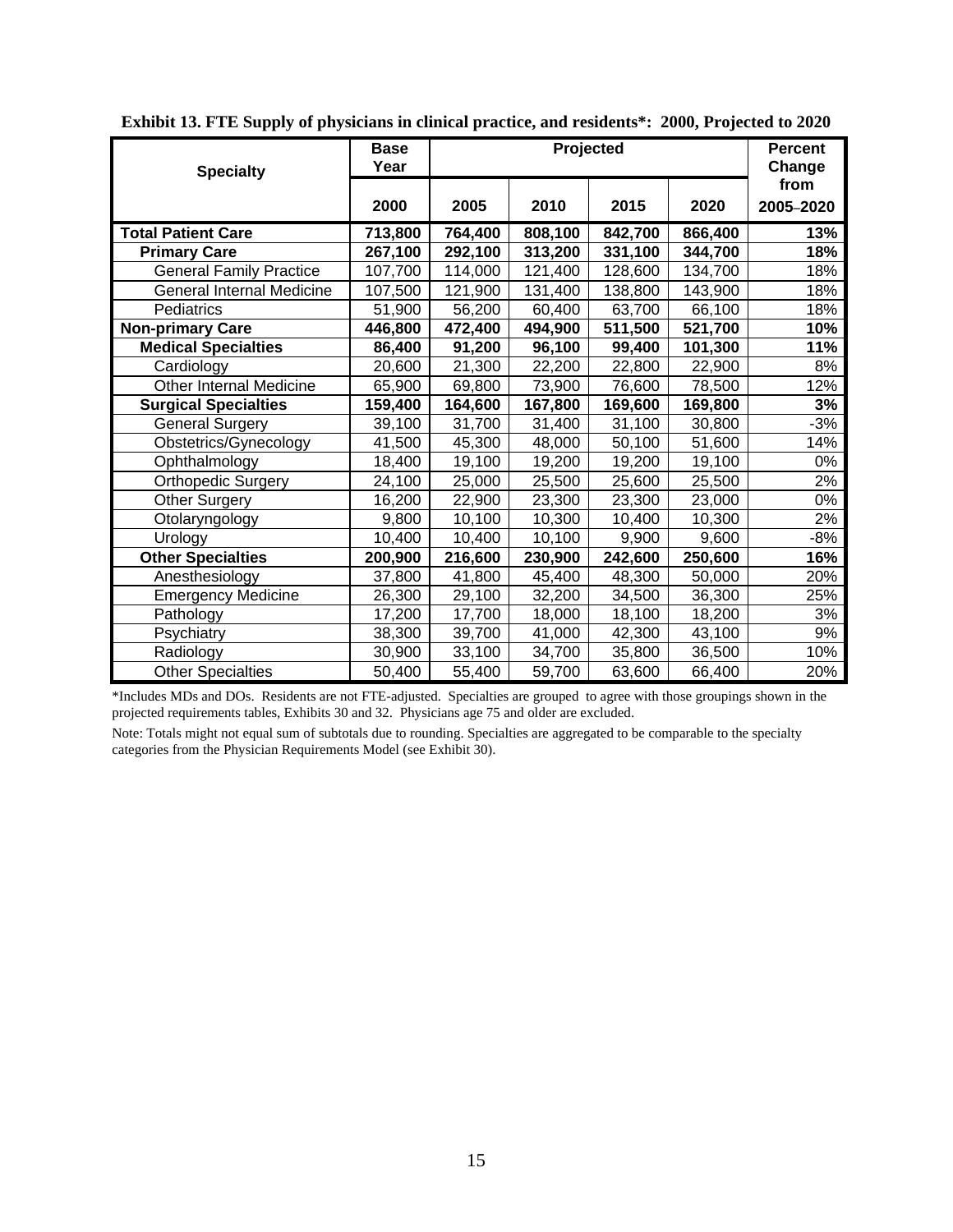

**Exhibit 16. FTE Physicians per 100,000 Population** 





**Exhibit 15. Percentage Growth in FTE Physician Supply** 

**Exhibit 17. Percentage Growth in FTE Physicians per Capita** 

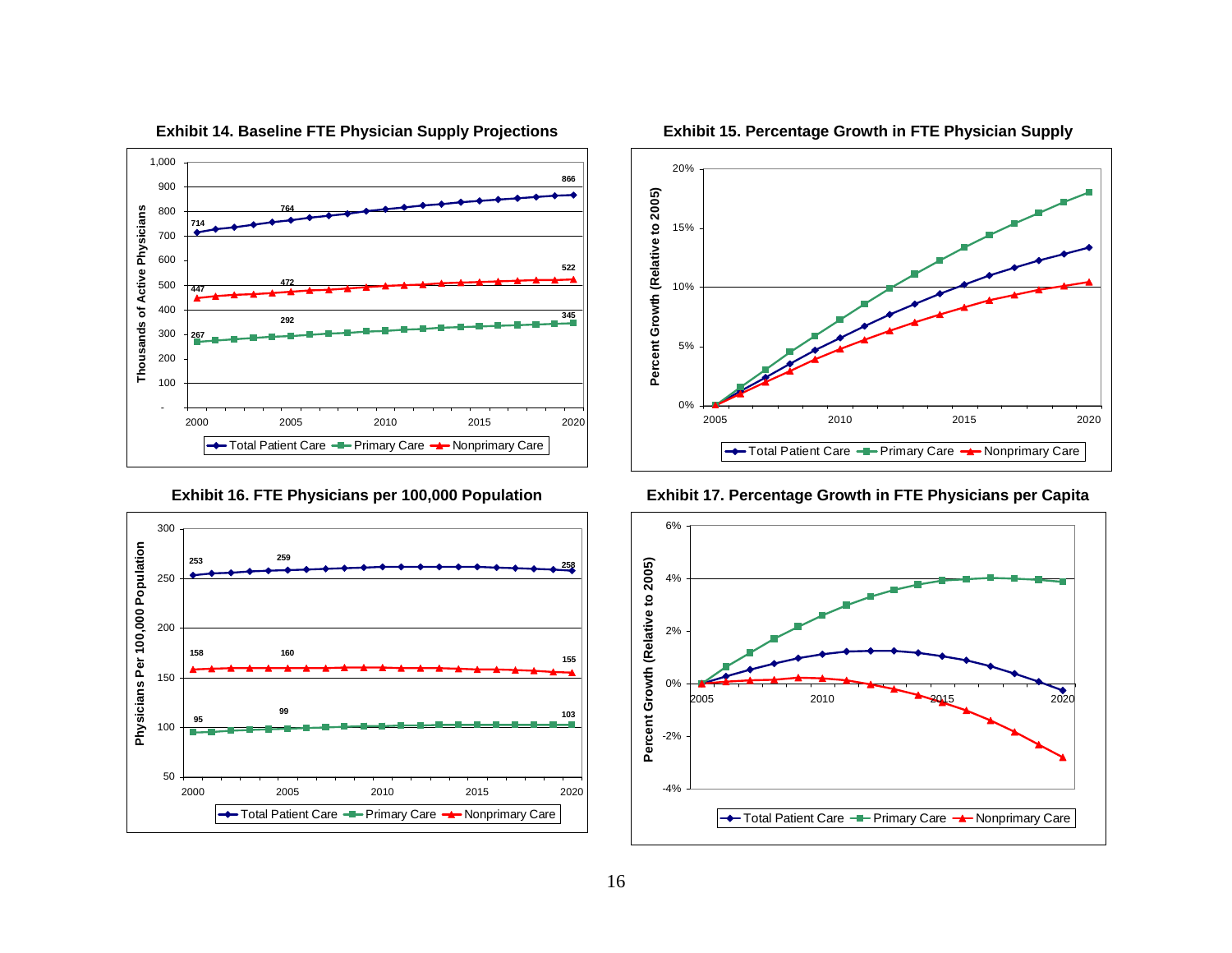Total active, patient care physicians are projected to increase to 891,000 by 2020, but the number of FTE physicians is projected to increase to only 866,000 (Exhibit 18). Under the assumption that physician productivity increases by 1 percent annually (e.g., through improved training, technological advances, and increased use of other health professionals), by 2020 the actual physician supply would be equivalent to approximately 1,057,000 physicians (in comparison to year 2000 physicians).

The PSM can also be used to project supply under alternative United States medical school output scenarios. As shown in Exhibit 19, if medical schools could instantaneously increase the number of graduates by 10 to 20 percent, the impact on physician supply by 2020 would be approximately 30,000 to 60,000 additional physicians.

While the future national supply of physicians is relatively straightforward to project in the aggregate, projections by medical specialty are more difficult to calculate because a large number of factors influence specialty





**Exhibit 19. Increased Output from U.S. Medical Schools** 



choice. Furthermore, the number of medical school graduates has been relatively constant over the past two decades while the number of physicians choosing a particular specialty can vary substantially from year to year.

If specialty choice trends from the late 1990s and early 2000s continue, the number of FTE physicians in primary care specialties will grow approximately 18 percent between 2005 and 2020, compared to a growth rate of 10 percent for non-primary care physicians. There appears to have been a swing back towards specialization in the past few years, reflecting the dynamic nature of specialty choice.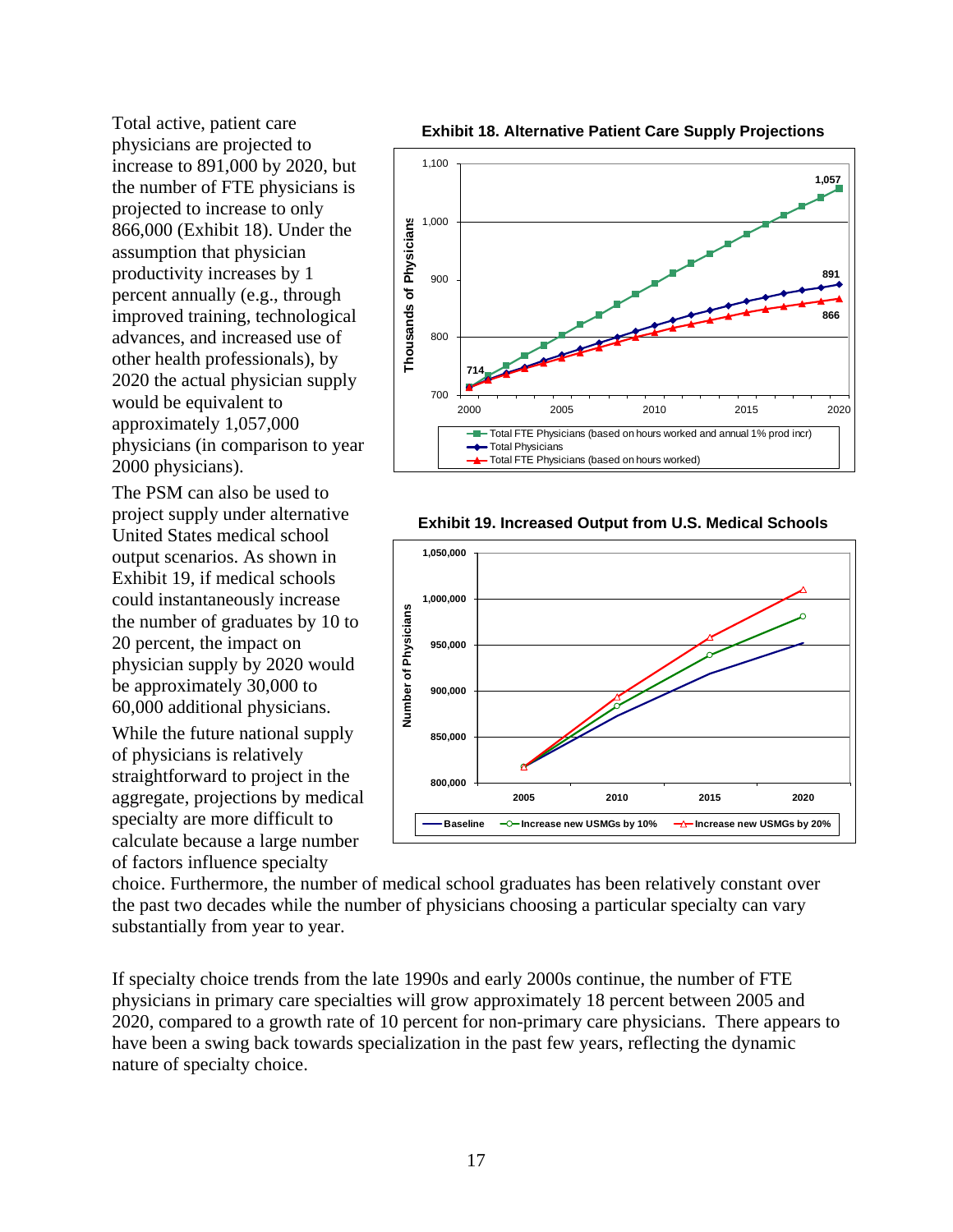<span id="page-17-0"></span>The PSM attempts to capture the major trends affecting physician supply but is a relatively simple representation of the millions of supply-related decisions physicians and the institutions make that affect physician training and practice. Like all projection models, the accuracy of the projections diminishes with the time horizon such that short-term projections are likely more accurate than longer-term projections. Similarly, projections for broader categories of medical specialties are likely more accurate than projections for narrowly defined medical specialties. Furthermore, many physician specialties have overlapping scopes of practice that blur the distinction between individual related specialties.

## **Physician Requirements Model**

The PRM uses a utilization-based approach to estimate physician requirements. <sup>[9](#page-17-0)</sup> The PRM projects requirements for 18 medical specialties through 2020 based on current use patterns of physician services and expected trends in United States demographics, insurance coverage, and patterns of care delivery. These use patterns are expressed as physician-to-population ratios for each specialty and population segment defined by age, sex, metropolitan/non-metropolitan location, and insurance type. The baseline ratios are established using 2000 data. Thus, the three major components of the model are:

- (1) Population projections by age,  $^{10}$  $^{10}$  $^{10}$  sex, and metropolitan/non-metropolitan location;
- (2) Projected insurance distribution by insurance type, age, sex, metropolitan/non-metropolitan location; and
- (3) Detailed physician-to-population ratios (Exhibit 20).

 $\overline{a}$ 



<sup>&</sup>lt;sup>9</sup> Alternative approaches described in the literature to estimate physician requirements include a needs-based approach and use of benchmarking (i.e., a specific form of the utilization-based approach). The needs-based approach defines physician requirements based on a clinical assessment of prevalence rates for medical problems and the amount of time physicians need per patient encounter. This approach has been criticized because it ignores the economic realities that influence use rates. The benchmarking approach was used extensively in the 1990s by applying HMO physician-to-enrollee estimates to the United States population under a scenario with projected growth in managed care enrollment.

<sup>&</sup>lt;sup>10</sup> The eight categories are ages  $0-4$ ,  $5-17$ ,  $18-24$ ,  $25-44$ ,  $45-64$ ,  $65-74$ ,  $75-84$ , and 85 and older.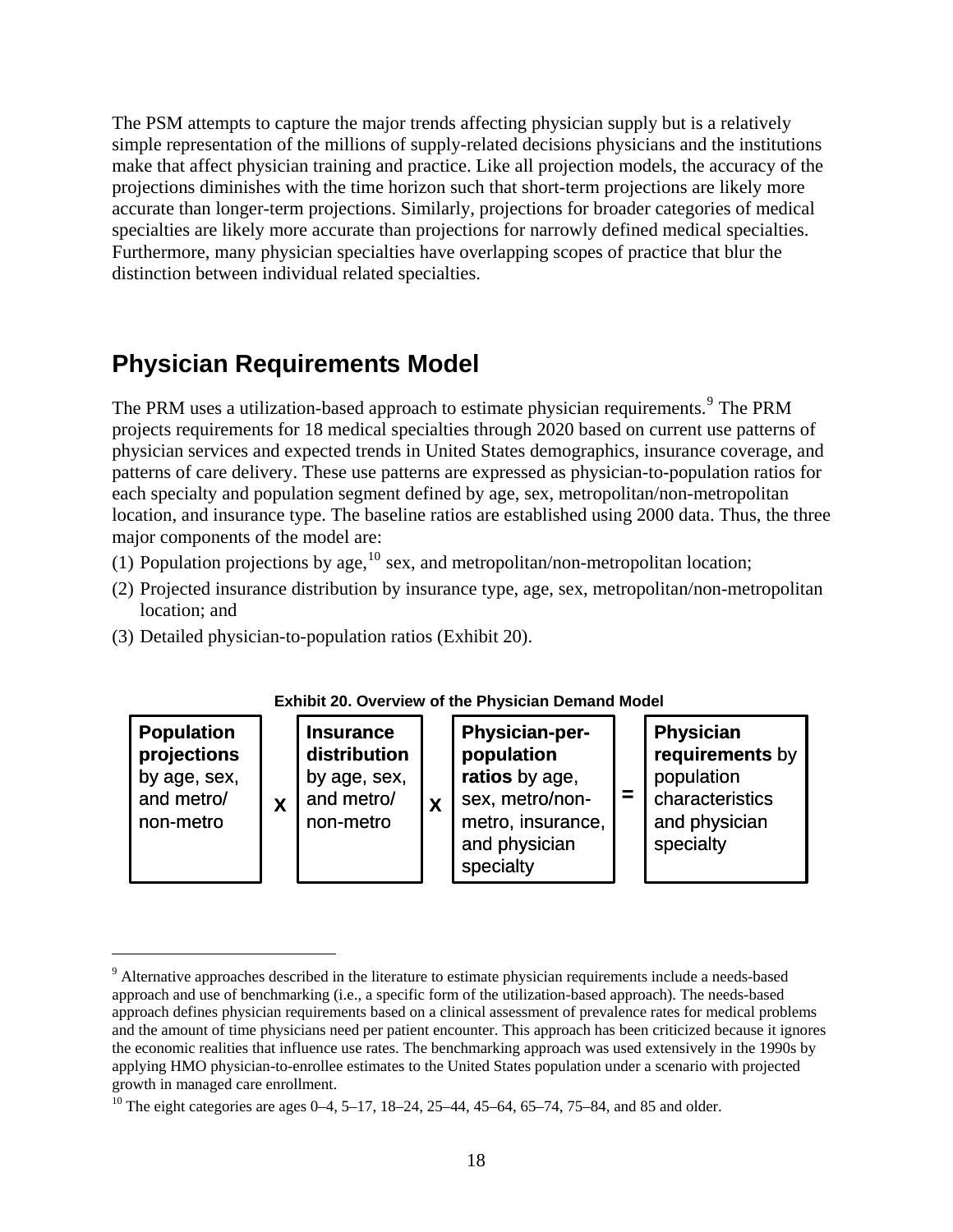Below, we explore trends in major determinants of physician requirements as well as potential impact of alternative assumptions regarding these trends.

## *Growth and Aging of the Population*

The United States Census Bureau projects a rapid increase in the elderly population beginning in 2012 when the leading edge of the baby boom generation approaches age 65 (Exhibit 21). Between 2005 and 2020, the population younger than age 65 is expected to grow by about 9 percent, while the population age 65 and older is projected to grow by about 50 percent.



**Exhibit 21. Population Growth, 2000 to 2020** 

Source: United States Census Bureau population projections (April 2005 release).

The elderly use much greater levels of physician services relative to the non-elderly, so the rapid growth of the elderly population portends a significant increase in demand for physician services. To estimate differences in use of physician services by different demographic groups, for each physician specialty we estimated per capita encounters for segments of the United States population categorized by age, sex, and insurance status (BHPr, 2003). After determining what portion of physicians' time is spent with each segment of the population, we calculated physician-per-population ratios that reflect current use patterns and current patterns of care.

For presentation purposes, these ratios are summarized in estimates of physician requirements per 100,000 population for four categories of physicians and six age groups (Exhibit 22). In 2000, for the United States population as a whole, approximately 253 active physicians (MDs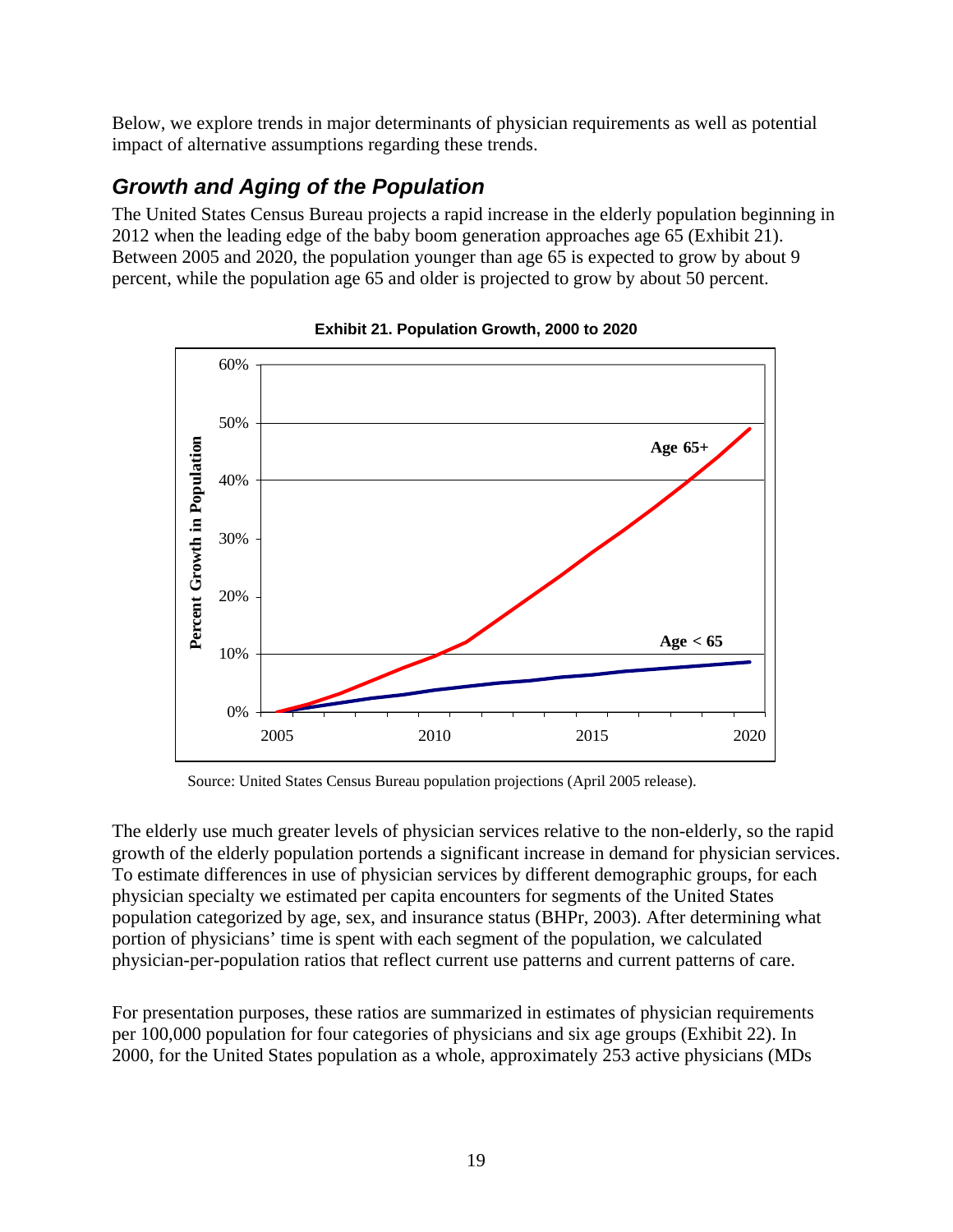<span id="page-19-0"></span>and DOs) were engaged primarily in patient care per  $100,000$  population.<sup>[11](#page-19-0)</sup> The aggregate estimates ranged from a low of 149 for the population ages 0 to 17, to a high of 781 for the population ages 75 and older. The ratios vary substantially by medical specialty. These data suggest that the aging of the population will contribute to faster growth, in percentage terms, for specialist services relative to the growth in demand for primary care services.

|                  | <b>Specialty</b>       |                                            |                |                         |              |  |  |
|------------------|------------------------|--------------------------------------------|----------------|-------------------------|--------------|--|--|
| <b>Age Group</b> | <b>Primary</b><br>Care | Medical <sup>2</sup><br><b>Specialties</b> | <b>Surgery</b> | Other <sup>4</sup> Care | <b>Total</b> |  |  |
| 0-17 years       | 95                     | 10                                         | 16             | 29                      | 149          |  |  |
| 18-24 years      | 43                     | 15                                         | 54             | 48                      | 159          |  |  |
| 25-44 years      | 59                     | 23                                         | 52             | 62                      | 196          |  |  |
| 45-64 years      | 89                     | 41                                         | 59             | 81                      | 270          |  |  |
| 65-74 years      | 175                    | 97                                         | 125            | 145                     | 543          |  |  |
| 75+ years        | 270                    | 130                                        | 161            | 220                     | 781          |  |  |
| <b>Total</b>     | 95                     | 33                                         | 55             | 70                      | 253          |  |  |

**Exhibit 22. Estimated Requirements for Patient Care Physicians per 100,000 Population, by Patient Age and Physician Specialty, 2000** 

Source: PRM.<sup>1</sup> Includes general and family practice, general internal medicine, and pediatrics.<sup>2</sup> Includes cardiology and other internal medicine subspecialties.<sup>3</sup> Includes general surgery, obstetrics/gynecology, ophthalmology, orthopedic surgery, otolaryngology, urology and other surgical specialties.<sup>4</sup> Includes anesthesiology, emergency medicine, pathology, psychiatry, radiology, and other specialties.

#### *Medical Insurance Trends*

Insurance status and type are important determinants of use patterns. Insurance greatly reduces the marginal cost of obtaining physician services, and cost sharing (deductibles, coinsurance) and plan restrictiveness (managed indemnity versus closed network HMOs) can affect access to certain physician specialties and practice settings.

The PRM divides the United States population into four mutually exclusive insurance groups:  $12$ 

- (1) Insured under a fee-for-service arrangement;
- (2) Insured in an exclusive network HMO (e.g., group-, staff-, network-, or mixed-model HMO);
- (3) Insured under a different type of managed care plan (e.g., preferred provider organization [PPO], point of service [POS] organized as open-ended HMO, non-HMO POS, and other HMO/managed care plans); and
- (4) Uninsured.

 $\overline{a}$ 

In the baseline scenario, we assume a constant insurance probability for each population group defined by age and sex using the year 2000 insurance distribution.

 $11$  As with the physician supply estimate, this count uses AMA and AOA Masterfile data on physicians' activity status for physicians younger than age 75.

 $12$  For the three insured categories, the PRM further distinguishes between private health insurers and governmentsponsored insurance plans for a total of seven insurance categories.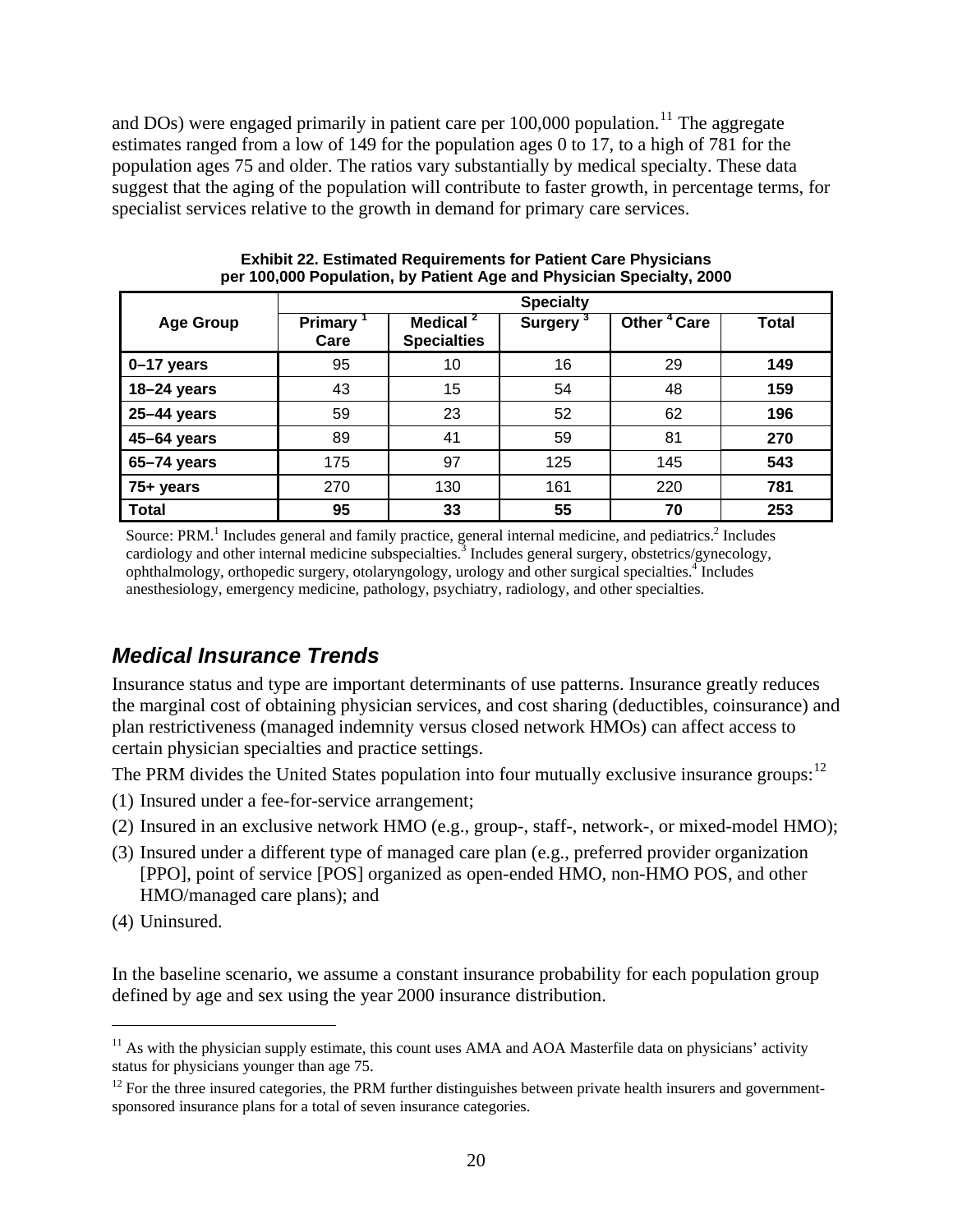Based on use patterns determined through an analysis of the NIS, NHAMCS, NAMCS, NNHS and other sources, we estimated how per capita use of physician services compares under these four insurance types after controlling for population age and sex (Exhibit 23). For example, individuals in an exclusive network HMO use 86 percent as many anesthesiology services as individuals in a plan modeled after a traditional fee-for-service arrangement (controlling for age and sex). Individuals insured under other types of managed care plans and uninsured individuals use 98 percent and 29 percent as many anesthesiologist services, respectively, as individuals insured under the fee-for-service type plan.

| <b>Specialty</b>                       | <b>Exclusive</b>   | <b>All Other</b>    | <b>Uninsured</b> |  |  |  |  |
|----------------------------------------|--------------------|---------------------|------------------|--|--|--|--|
|                                        | <b>Network HMO</b> | <b>Managed Care</b> |                  |  |  |  |  |
| Anesthesiology                         | 86                 | 98                  | 29               |  |  |  |  |
| Cardiology                             | 92                 | 100                 | 18               |  |  |  |  |
| <b>Emergency Medicine</b>              | 41                 | 47                  | 78               |  |  |  |  |
| <b>General/Family Practice</b>         | 87                 | 99                  | 60               |  |  |  |  |
| <b>General Internal Medicine</b>       | 103                | 118                 | 25               |  |  |  |  |
| <b>General Surgery</b>                 | 86                 | 98                  | 33               |  |  |  |  |
| Obstetrics/Gynecology                  | 83                 | 95                  | 30               |  |  |  |  |
| Ophthalmology                          | 100                | 100                 | 67               |  |  |  |  |
| <b>Orthopedic Surgery</b>              | 78                 | 90                  | 22               |  |  |  |  |
| Other Internal Medicine Subspecialties | 90                 | 100                 | 24               |  |  |  |  |
| <b>Other Specialties</b>               | 59                 | 68                  | 32               |  |  |  |  |
| <b>Other Surgical Specialties</b>      | 86                 | 98                  | 33               |  |  |  |  |
| Otolaryngology                         | 66                 | 76                  | 45               |  |  |  |  |
| Pathology                              | 86                 | 98                  | 27               |  |  |  |  |
| Pediatrics                             | 100                | 100                 | 62               |  |  |  |  |
| Psychiatry                             | 65                 | 75                  | 100              |  |  |  |  |
| Radiology                              | 86                 | 98                  | 22               |  |  |  |  |
| Urology                                | 94                 | 100                 | 21               |  |  |  |  |

**Exhibit 23. Per Capita Use of Physician Services (as a percentage of per capita use under an insured, fee-for-service arrangement)** 

## *Economic Factors*

Recently, Cooper et al. (2002) started another round of discussions regarding the adequacy of the future supply of physicians arguing that economic growth is the major determinant of growth in per capita demand for physician services and that continued economic growth will contribute to a significant shortage of physicians—and in particular specialists—over the next decade. Historically, economic growth per se has not been a component of the PRM, although the PRM models trends in insurance patterns that arguably capture some of the historical relationship between economic growth and demand for healthcare services. Below, we consider some arguments for and against including economic growth as a determinant of demand in the PRM.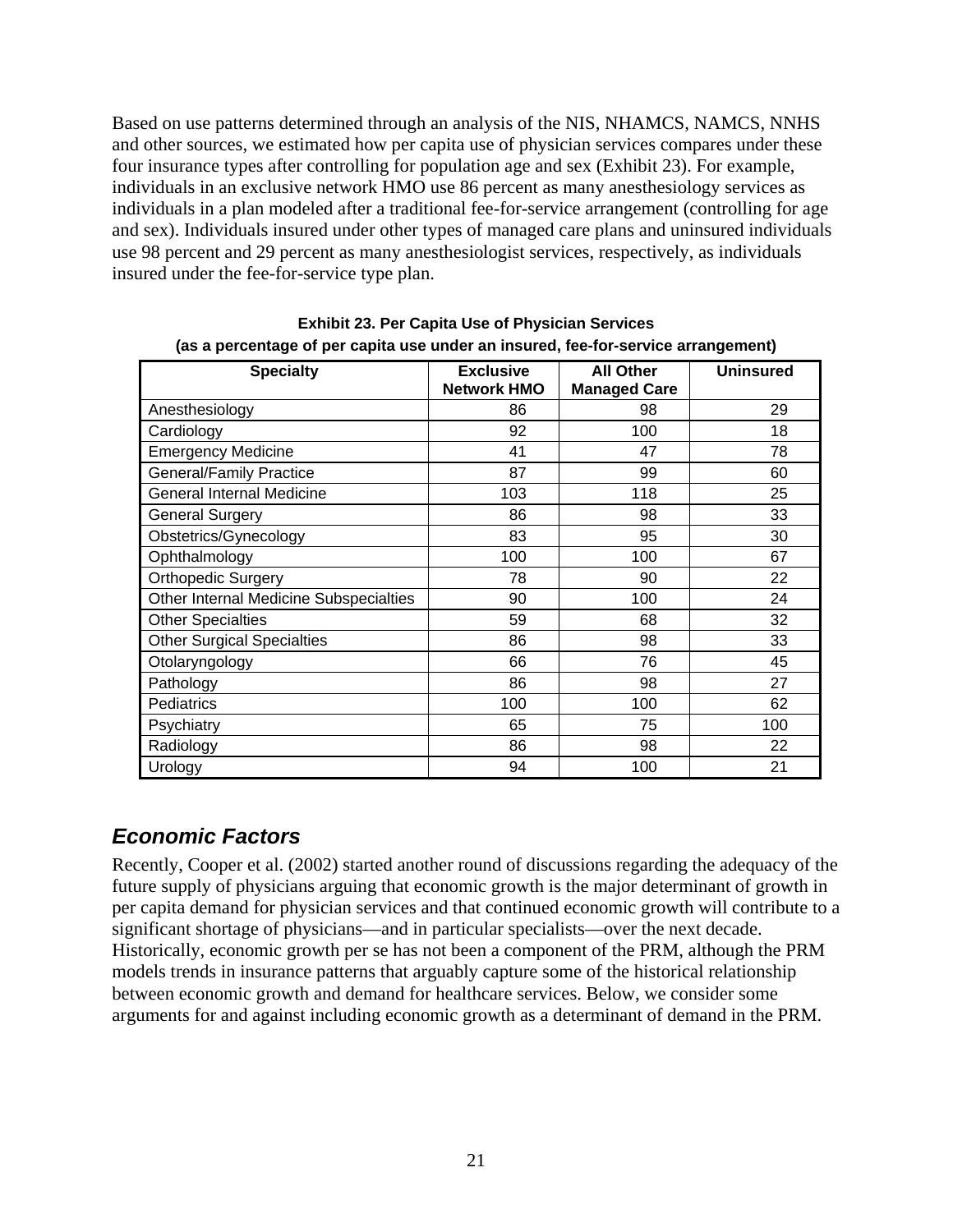#### <span id="page-21-0"></span>**Reasons why economic growth might increase physician requirements:**

- **Theory.** Like most goods and services, healthcare is considered a "normal" good where individuals consume larger amounts as their ability to pay rises. At the household level, increased income allows individuals greater opportunities to obtain medical insurance and afford copays and deductibles. At the national level, economic growth allows governments and employers to expand and provide more generous medical insurance coverage.
- **Empirical correlation**. Time series and cross-sectional analyses using States and countries<sup>[13](#page-21-0)</sup> as the unit of analysis find a positive correlation between the number of physicians per capita (a supply measure used as a proxy for demand) and economic wellbeing (measured as income per capita or GDP per capita). Cooper et al. operate on the assumption that historical rates of physicians per capita reflect per capita demand for physician services and estimate the relationship between physicians per capita and GDP per capita using annual data from 1929 to 2000. The authors conclude that each 10 percent increase in GDP per capita results in a 7.5 percent increase in demand for physician services (i.e., an *income elasticity* of 0.75). This income elasticity estimate is similar to that obtained by Cookson and Reilly (1994) and Koenig et al. (2003); however, all of these studies faced significant data limitations. Other researchers have questioned Cooper et al.'s approach, assumptions, and conclusions (e.g., Barer, 2002; Grumbach, 2002; Reinhardt, 2002; Weiner, 2002).

We conducted preliminary analyses using cross-sectional data for States and countries and found income elasticity estimates approximately half the size of Cooper et al.'s estimates. This finding is consistent with an income elasticity estimate of 0.31 by Koenig et al. (2003) when they examined the relationship between income per capita and expenditures for physician services. The standard errors of our estimates are large, however.

#### **Reasons why economic growth might fail to increase physician requirements:**

- **Increased productivity**. Real per capita economic growth occurs through increased productivity. If physicians become more productive over time, their increased productivity will partially offset any increase in demand for physician services due to economic growth. If, for example, as Cooper et al. estimate, the income elasticity of demand for physician services is 0.75, then an increase in physician productivity that is at least 75 percent of the national average increase in productivity would exactly offset any effect of economic growth on demand for services, thus resulting in no change in physician requirements per capita.
- **Improved health**. Economic growth allows individuals and communities to live healthier lives. Examples include improved diet, improved access to preventive medicine, and increased support for public health initiatives that might, in turn, reduce physician requirements.
- **Counter-cyclical insurance patterns**. One explanation for a positive, causal correlation between economic wellbeing and physician requirements is that economic growth allows governments and employers to expand insurance coverage. Holahan and Pohl (2002) find, however, that changes in GDP per capita in the United States during the period 1994 to 2000

 $\overline{a}$ 

<sup>&</sup>lt;sup>13</sup> Differences in healthcare systems make comparing use of physician services difficult. Also, measuring GDP and other measures of economic wellbeing across countries is an inexact science.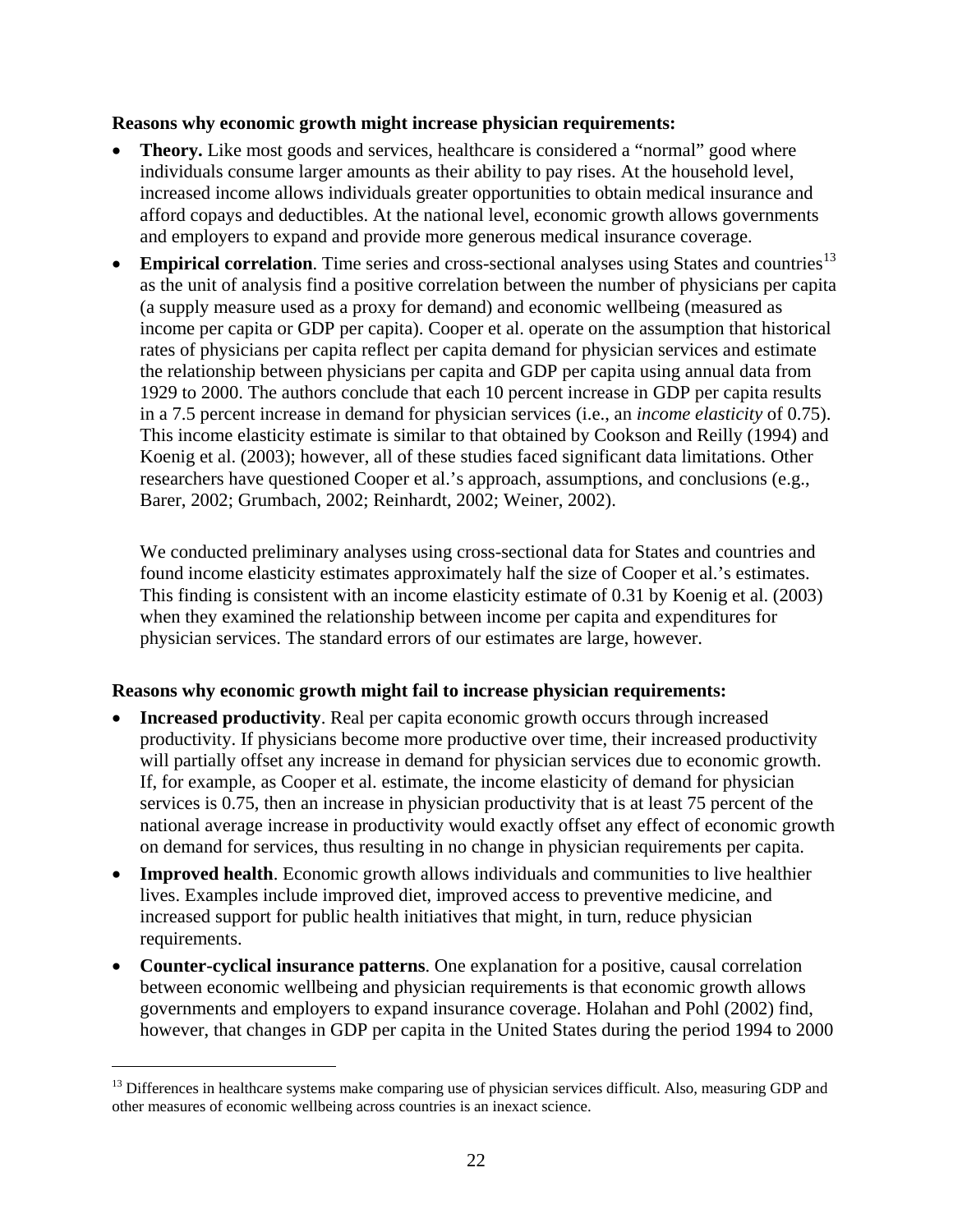results in little change in the overall number of insured persons. Although downturns in economic activity result in a decline in number of persons insured under private plans, economic downturns result in an increased number of households eligible for Medicaid.

The relationship between economic wellbeing and healthcare utilization is likely non-linear, with the correlation becoming weaker at higher income levels as a saturation point is reached. That individuals with greater income will respond by purchasing more routine physician services if they are already well insured is unlikely. Thus, any relationship between economic wellbeing and demand for physician services is likely to be stronger for specialist services than for primary care services.

In summary, additional empirical research is required to estimate the long-term relationship between economic growth and physician requirements. This issue also raises numerous political questions regarding whether projections of the adequacy of physician supply should incorporate patients' increased appetite for a more expansive healthcare system as the Nation becomes wealthier. For comparison, we project future requirements using Cooper et al.'s assumption of a 0.75 elasticity and the assumption of annual 2 percent growth in real per capita GDP based on Congressional Budget Office (CBO) projections.

## *Other Potential Determinants of Demand for Physician Services*

One of the challenges in projecting physician requirements is that changes in technology, the use of non-physician clinicians (NPCs) and other health workers, public expectations, and government policies all can alter use patterns and the way care is delivered. Because of uncertainties regarding what new developments might occur and their impact on demand for physician services, the baseline projections assume constant physician per population ratios over the two decades of projections. Below, we describe trends that could affect physician requirements.

- **Technological advances.** Technological advances continue to change the way in which healthcare services are delivered. Some new technologies create immediate additional demand for physician services (e.g., advances in fertility technology); other advances hold the potential to prevent costly medical conditions (e.g., gene therapy), thus immediately reducing the demand for selected services. Predicting how such advances will change the long-run demand for physician services is difficult. For instance, new techniques in invasive cardiology might help prevent costly surgeries and their comorbidities, but the added years of life gained from such procedures might translate into greater use of services over an individual's lifetime. Similarly, telemedicine has the potential to reduce access barriers thus increasing demand for physician services.
- **Non-Physician Clinicians.** The NPC workforce continues to grow as does the proportion of healthcare services NPCs provide (Cooper, Laud, and Dietrich, 1998; Druss et al., 2003). Although NPCs sometimes compete with physicians, they also complement physicians by providing services within the scope of their training with physicians directing overall care and handling the more complex cases. Increased use of NPCs allows physicians to become more productive (e.g., in terms of seeing more patients), which increases the supply of physician services but also means we need fewer physicians to provide care to a given population.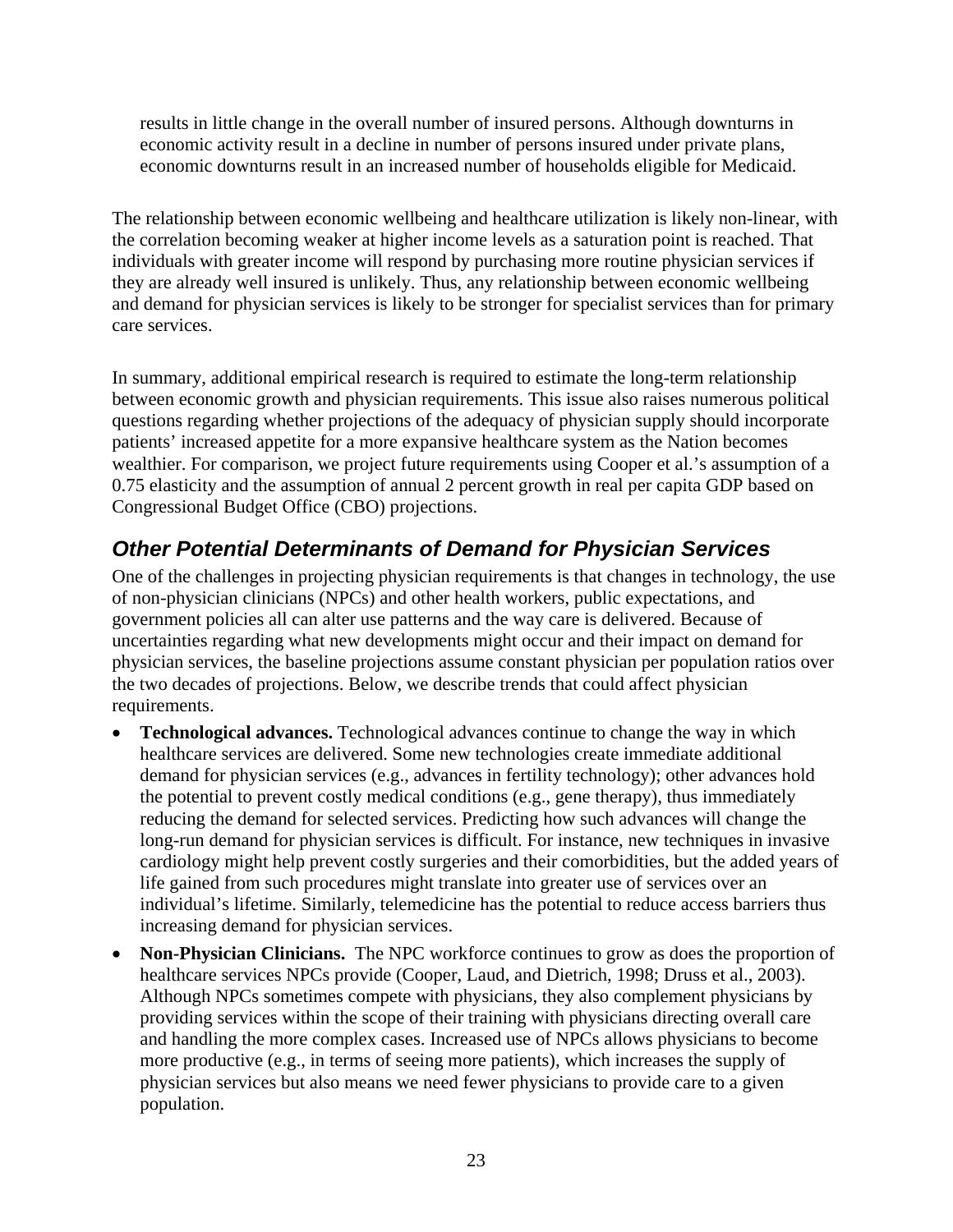- <span id="page-23-0"></span>• **Public expectations.** Public expectations of medicine are different today than they were 100 years ago, or even 20 years ago. New medicines have improved the ability to care for chronic conditions, and others have improved quality of life for many individuals. The Institute of Medicine (IOM) has highlighted the prevalence of medical errors, leading to increased scrutiny of quality of care by the public and by policymakers. The elderly baby boom population will have experienced different hardships than their grandparents, which might also affect their expectations of the healthcare system. Physician specialties involved in both acute and long-term care of the elderly will be affected.
- **Policy changes.** The changing role of government, which is closely linked to public expectations, might also exert a significant impact on demand for physician services (e.g., through the impact of regulation as well as payment policies).

## *Physician Requirements Projections*

 $\overline{a}$ 

The baseline projections suggest that between 2005 and 2020 overall requirements for physicians engaged primarily in patient care increase 22 percent, from approximately 713,800 to 921,500 (Exhibits 24, 26, and 27). In percentage terms, growth is lower for primary care (20 percent) than for non-primary care (23 percent). If we assume that requirements for physicians engaged primarily in non-patient care activities (e.g., administration, teaching, and research) remain relatively constant at approximately 6 percent of total physicians, then total requirements for physicians will increase from about 756,100 to 976,000 during this period.<sup>[14](#page-23-0)</sup>

On a per capita basis, demand for physicians is increasing as a result of an aging population (Exhibits 25, 28, and 29). For example, under the baseline scenario, requirements for physicians engaged in patient care increases from approximately 259 to 281 (8 percent) per 100,000 population between 2005 and 2020. In percentage terms, the increase is greater for non-primary care (9 percent) than for primary care (7 percent).

Projected growth in requirements between 2005 and 2020 varies substantially by specialty (Exhibit 30). Between 2005 and 2020, specialties with the highest percentage growth are cardiology (33 percent) and urology (30 percent). Specialties with the lowest percentage growth are pediatrics (9 percent) and obstetrics/gynecology (10 percent).

 $<sup>14</sup>$  Over the past 20 years, the percentage of total Federal and nonfederal physicians engaged primarily in non-patient</sup> care activities has steadily declined from around 9% to its current level of about 6%.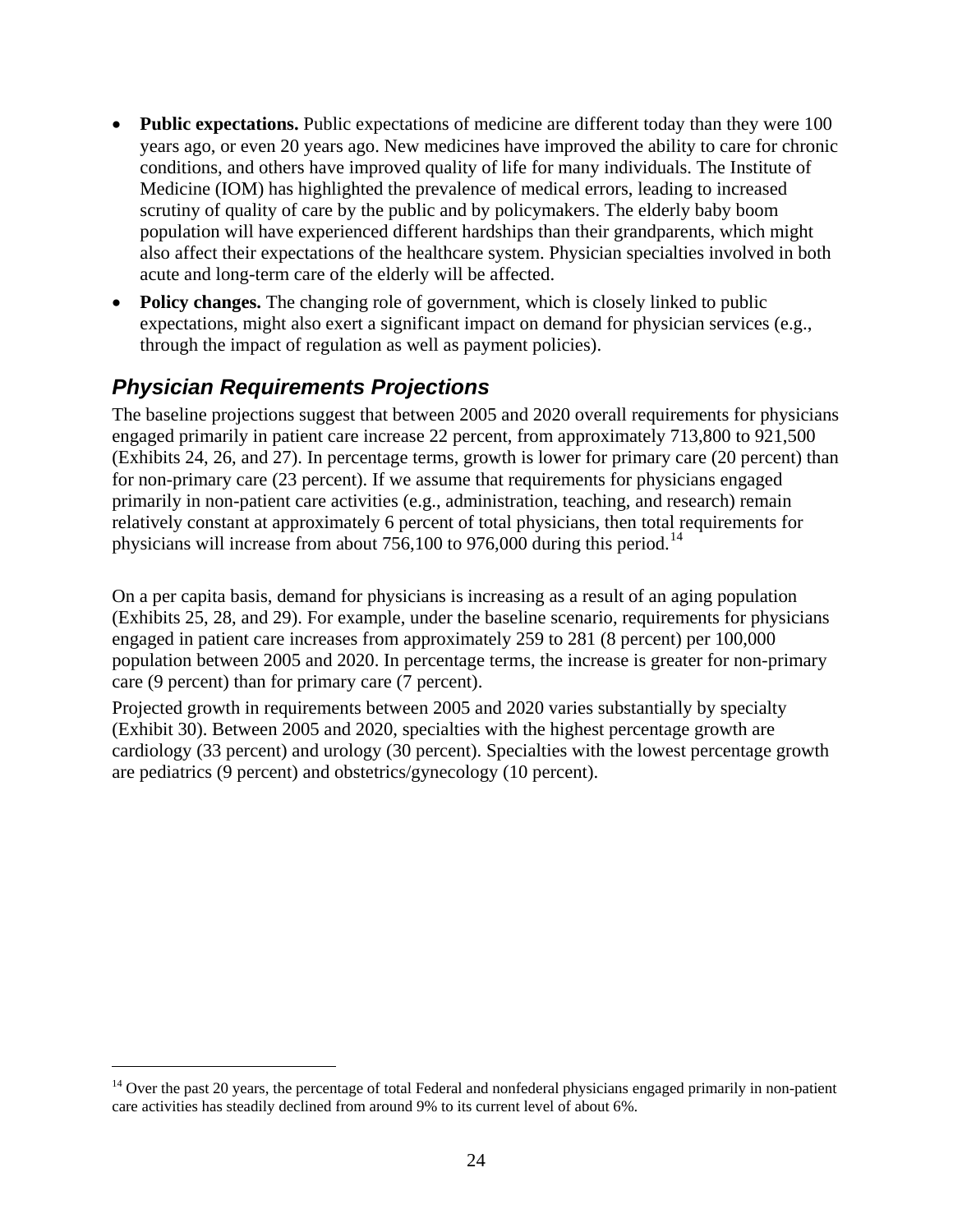|                   | <b>Patient Care</b> |                     |              | Non-patient | <b>Total</b> |
|-------------------|---------------------|---------------------|--------------|-------------|--------------|
| Year              | Primary<br>Care     | Non-primary<br>Care | <b>Total</b> | Care        |              |
| 2000*             | 267,100             | 446,800             | 713,800      | 42,200      | 756,100      |
| 2005              | 281,800             | 475,500             | 757,300      | 44,800      | 802,100      |
| 2010              | 297,500             | 507,900             | 805,400      | 47,700      | 853,100      |
| 2015              | 316,300             | 544,300             | 860,600      | 50,900      | 911,500      |
| 2020              | 337,400             | 584,100             | 921,500      | 54,500      | 976,000      |
| Change: 2005-2020 | 20%                 | 23%                 | 22%          | 22%         | 22%          |

|  |  |  |  | <b>Exhibit 24. Baseline Projections of Physician Requirements</b> |  |
|--|--|--|--|-------------------------------------------------------------------|--|
|--|--|--|--|-------------------------------------------------------------------|--|

\* Base year assumes that physician supply and demand are balanced.

| Exhibit 25. Baseline Physician Requirements per 100,000 Population |
|--------------------------------------------------------------------|
|--------------------------------------------------------------------|

|                  |                        | <b>Patient Care</b> | Non-patient  | <b>Total</b> |     |
|------------------|------------------------|---------------------|--------------|--------------|-----|
| Year             | <b>Primary</b><br>Care | Non-primary<br>Care | <b>Total</b> | Care         |     |
| 2000*            | 95                     | 158                 | 253          | 15           | 268 |
| 2005             | 95                     | 161                 | 256          | 15           | 271 |
| 2010             | 96                     | 164                 | 261          | 15           | 276 |
| 2015             | 98                     | 169                 | 267          | 16           | 283 |
| 2020             | 100                    | 174                 | 274          | 16           | 291 |
| Change 2005-2020 | 5%                     | 8%                  | 7%           | 7%           | 7%  |

\* Base year assumes that physician supply and demand are balanced.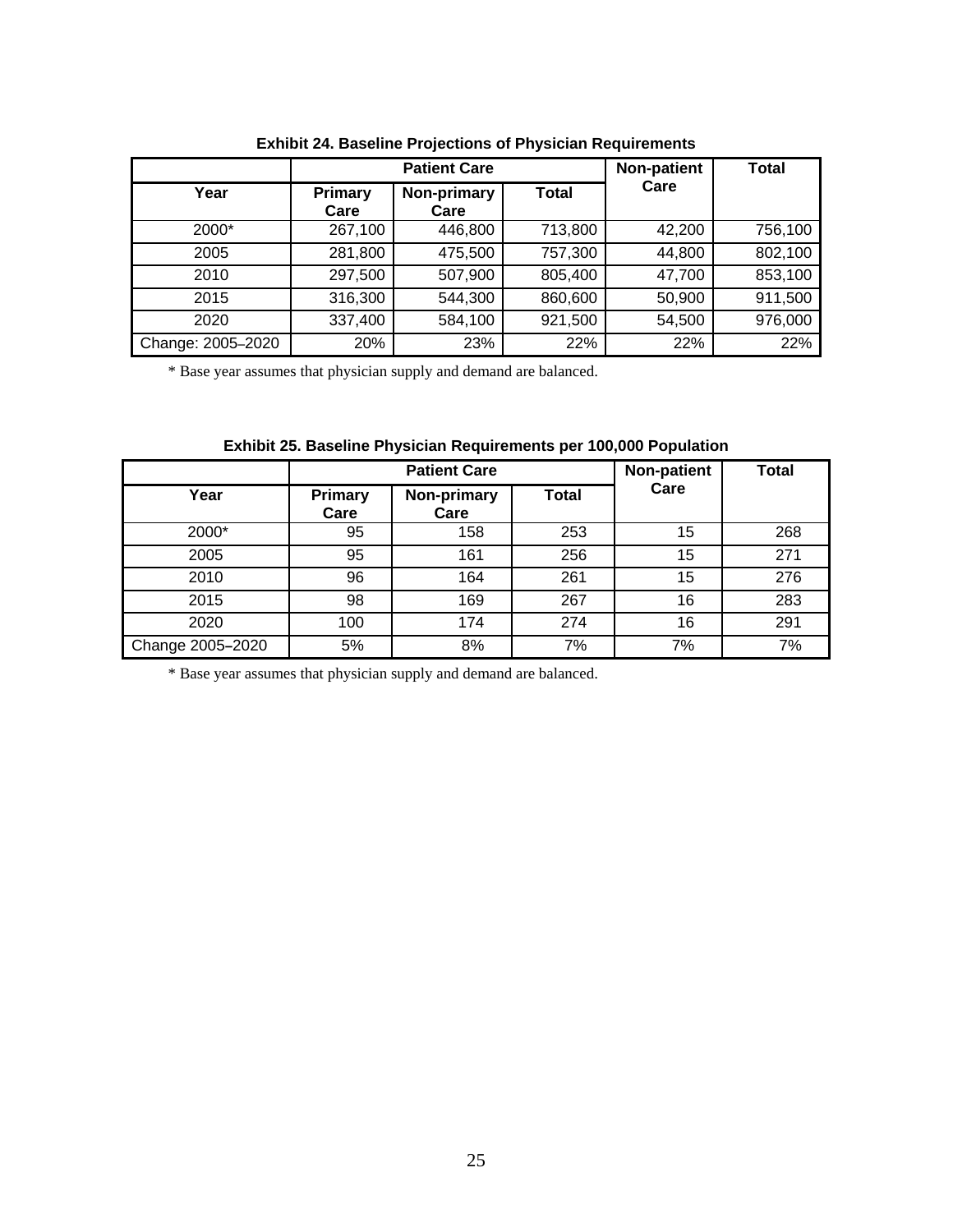

#### **Exhibit 26. Patient Care Physician Requirements**

**Exhibit 28. Patient Care Requirements per 100,000 Population** 





#### **Exhibit 27. Percentage Growth in Patient Care Physician Requirements**

**Exhibit 29. Percentage Growth in Patient Care Requirements per Capita** 

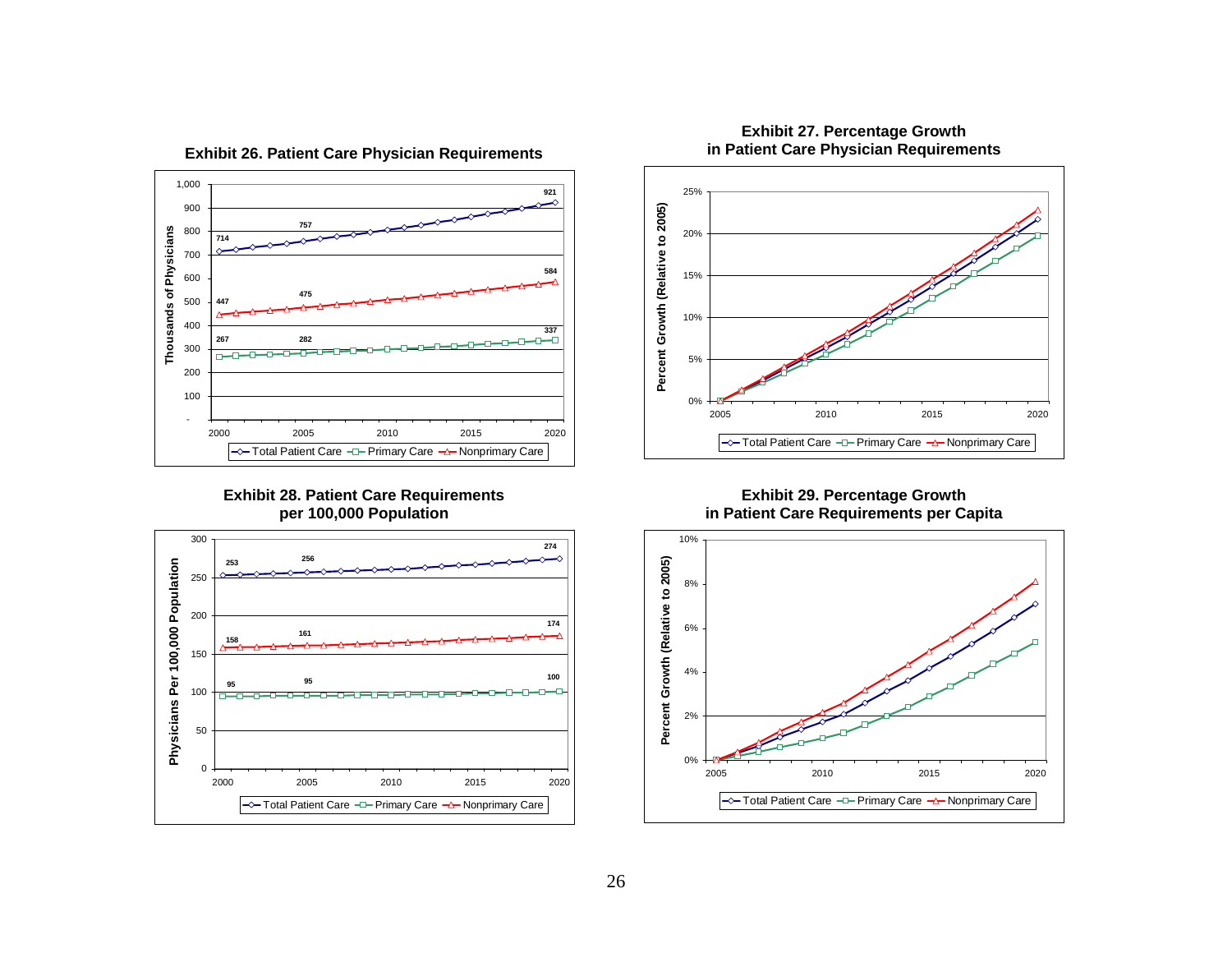|                                  | <b>Base</b><br>Year |         |         | Projected |         |                                                      |
|----------------------------------|---------------------|---------|---------|-----------|---------|------------------------------------------------------|
| <b>Specialty</b>                 | 2000                | 2005    | 2010    | 2015      | 2020    | <b>Percent</b><br>Change<br>from<br>$2005 -$<br>2020 |
| <b>Total</b>                     | 756,100             | 802,100 | 853,100 | 911,500   | 976,000 | 22%                                                  |
| <b>Total Non-patient Care</b>    | 42,200              | 44,800  | 47,700  | 50,900    | 54,500  | 22%                                                  |
| <b>Total Patient Care</b>        | 713,800             | 757,300 | 805,400 | 860,600   | 921,500 | 22%                                                  |
| <b>Primary Care</b>              | 267,100             | 281,800 | 297,500 | 316,300   | 337,400 | 20%                                                  |
| <b>General Family Practice</b>   | 107,700             | 113,900 | 120,600 | 127,900   | 135,900 | 19%                                                  |
| <b>General Internal Medicine</b> | 107,500             | 115,000 | 123,400 | 132,900   | 143,500 | 25%                                                  |
| Pediatrics                       | 51,900              | 52,900  | 53,500  | 55,500    | 57,900  | 9%                                                   |
| <b>Non-primary Care</b>          | 446,800             | 475,500 | 507,900 | 544,300   | 584,100 | 23%                                                  |
| <b>Medical Specialties</b>       | 86,400              | 93,000  | 100,700 | 109,800   | 119,800 | 29%                                                  |
| Cardiology                       | 20,600              | 22,200  | 24,200  | 26,700    | 29,600  | 33%                                                  |
| <b>Other Internal Medicine</b>   | 65,900              | 70,800  | 76,500  | 83,100    | 90,200  | 27%                                                  |
| <b>Surgical Specialties</b>      | 159,400             | 169,000 | 179,900 | 192,000   | 205,100 | 21%                                                  |
| <b>General Surgery</b>           | 39,100              | 41,700  | 44,800  | 48,400    | 52,200  | 25%                                                  |
| Obstetrics/Gynecology            | 41,500              | 43,100  | 44,800  | 46,000    | 47,200  | 10%                                                  |
| Ophthalmology                    | 18,400              | 19,700  | 21,200  | 23,100    | 25,200  | 28%                                                  |
| <b>Orthopedic Surgery</b>        | 24,100              | 25,600  | 27,300  | 29,300    | 31,600  | 23%                                                  |
| <b>Other Surgery</b>             | 16,200              | 17,400  | 18,800  | 20,300    | 22,000  | 26%                                                  |
| Otolaryngology                   | 9,800               | 10,300  | 11,000  | 11,600    | 12,400  | 20%                                                  |
| Urology                          | 10,400              | 11,100  | 12,000  | 13,200    | 14,400  | 30%                                                  |
| <b>Other Specialties</b>         | 200,900             | 213,500 | 227,300 | 242,500   | 259,200 | 21%                                                  |
| Anesthesiology                   | 37,800              | 40,200  | 43,000  | 46,500    | 50,400  | 25%                                                  |
| <b>Emergency Medicine</b>        | 26,300              | 27,600  | 28,900  | 30,300    | 31,800  | 15%                                                  |
| Pathology                        | 17,200              | 18,400  | 19,800  | 21,200    | 22,600  | 23%                                                  |
| Psychiatry                       | 38,300              | 40,700  | 43,000  | 45,200    | 47,400  | 16%                                                  |
| Radiology                        | 30,900              | 32,900  | 35,200  | 37,900    | 41,100  | 25%                                                  |
| <b>Other Specialties</b>         | 50,400              | 53,700  | 57,400  | 61,400    | 65,800  | 23%                                                  |

**Exhibit 30. Physician Requirements by Medical Specialty: Baseline Projections** 

Note: Due to rounding, sum of subtotals may not equal totals.

The baseline projections assume that patterns of healthcare use and delivery of care remain unchanged over the projection horizon and that changing demographics are the primary driver of changes in physician requirements. To better understand the implications of possible changes in utilization and delivery patterns we project physician requirements from 2005 to 2020 under alternative scenarios (Exhibits 31 and 32).

• **Growing role of NPCs**. This scenario assumes that (1) the number of active NPCs will increase 60 percent between 2005 and 2020; (2) all NPCs that are trained will become employed and will provide services that otherwise would have been provided by physicians; and (3) on average each NPC will provide 40 percent of the work currently provided by a physician. Under this scenario, by 2020 physician requirements would be approximately 90,000 physicians less than the baseline projections. NPCs will have a disproportionate impact by specialty, with NPCs having a greater impact on reducing demand for generalists.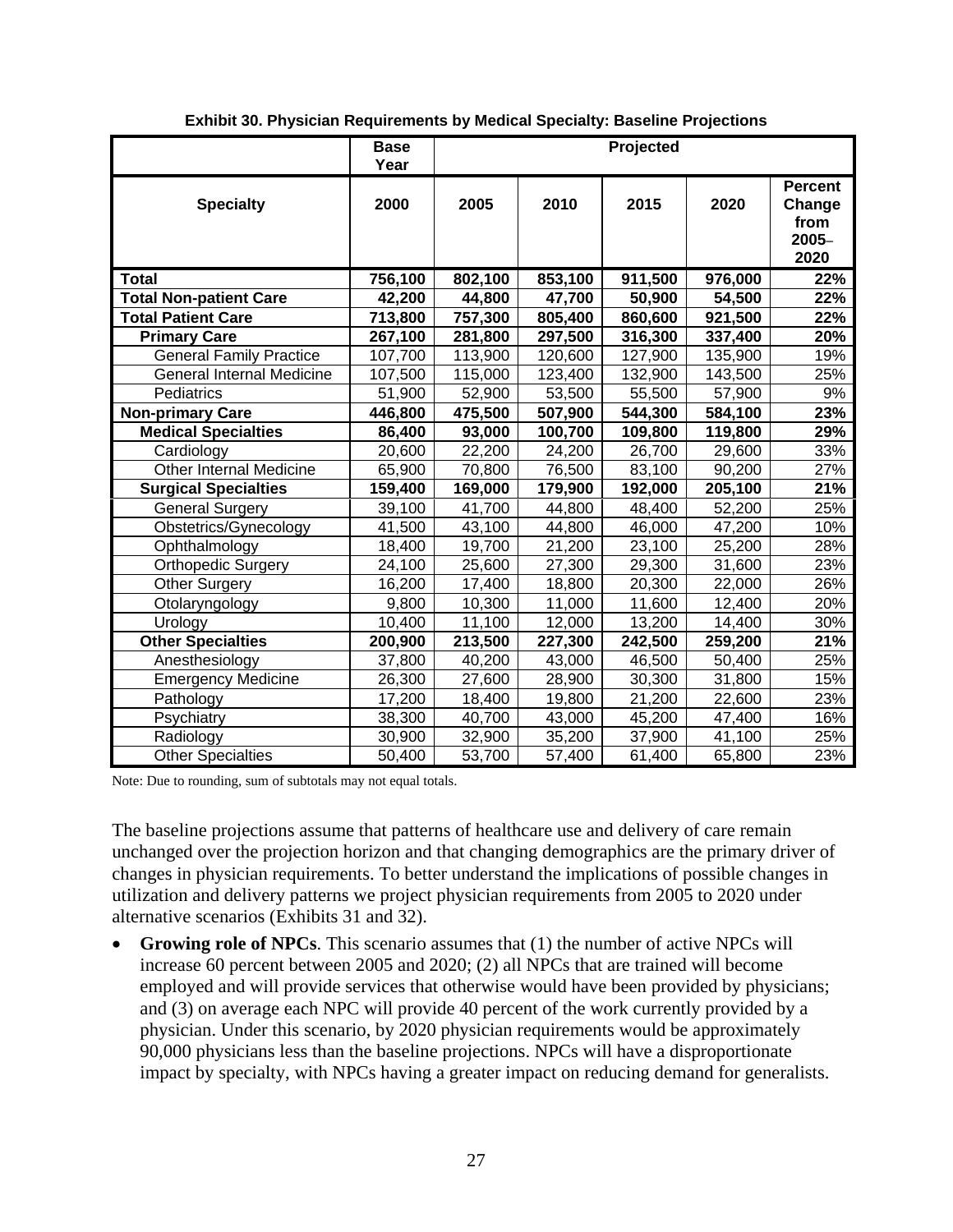- <span id="page-27-0"></span>**Economic growth.** This scenario assumes that economic growth will allow the Nation to afford a higher-quality healthcare system. This new healthcare system will require more physicians and, in particular, more specialists. Physician requirements are projected under the assumption that per capita income will grow by 2 percent annually, and that demand for some specialties is relatively insensitive (elasticity= $0.25$ )<sup>[15](#page-27-0)</sup>, modestly sensitive (elasticity=0.50)<sup>[16](#page-27-0)</sup>, or more sensitive (elasticity=0.75)<sup>[17](#page-27-0)</sup> to economic growth. The latter scenario produces the highest projections, with requirements growing to 1.1 million physicians in 2020 (136,000 higher than the baseline projection). Projections by specialty are provided in Exhibit 32.
- **Physician productivity increase.** Requirements are projected under the assumption that physician productivity will increase 1 percent per year (i.e., each physician can see 1 percent more patients per year through improved use of staff and technology). Projected physician requirements remain relatively constant through 2020 under this scenario, with the projection suggesting 137,000 fewer physicians than projected under the baseline scenario in 2020.
- **Economic growth offset by physician productivity increase.** Combining the previous two scenarios, the growth in demand for physician services due to economic growth is offset by the increased productivity of physicians resulting in projected requirements of 956,000 in 2020 (20,000 fewer than under the baseline scenario).





 $\overline{a}$ 

 $15$  Specialties hypothesized to be in this low-sensitivity category include general and family practice, general internal medicine, pediatrics, obstetrics/gynecology, and emergency medicine.

 $16$  Specialties hypothesized to be in this medium-sensitivity category include cardiology, internal medicine subspecialties, general surgery, otolaryngology, urology, anesthesiology, radiology, pathology, and "other" specialties.

<sup>&</sup>lt;sup>17</sup> Specialties hypothesized to be in this high-sensitivity category include orthopedic surgery, ophthalmology, "other" surgery, and psychiatry.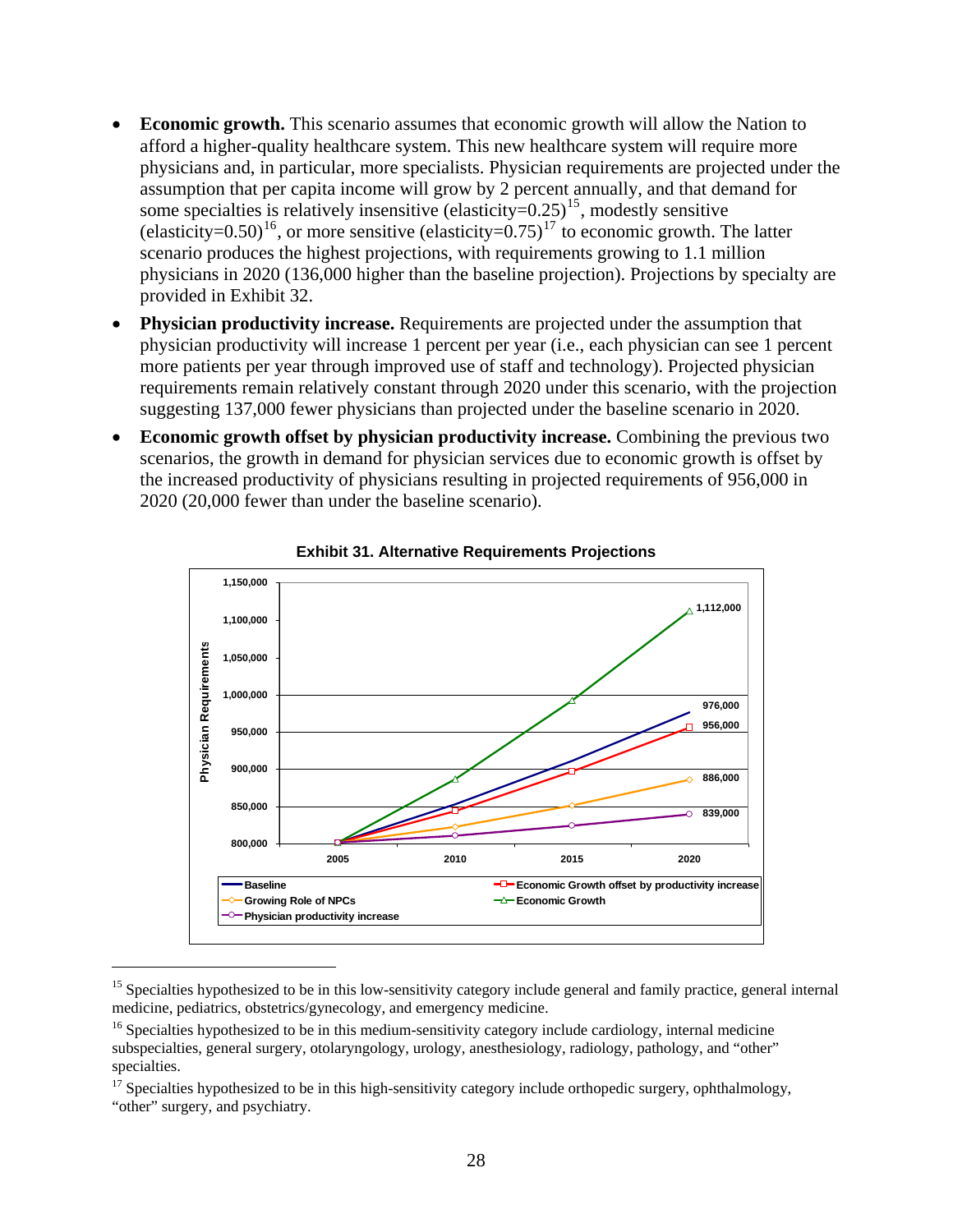| <b>Specialty</b>                    | 2005    | 2010    | 2015    | 2020      | <b>Percent</b><br>Change 2005<br>to 2020 |
|-------------------------------------|---------|---------|---------|-----------|------------------------------------------|
| <b>Total</b>                        | 802,000 | 887,000 | 992,000 | 1,112,000 | 38%                                      |
| <b>Total Non-Patient Care</b>       | 45,000  | 48,000  | 51,000  | 55,000    | 22%                                      |
| <b>Total Patient Care</b>           | 757,000 | 839,000 | 941,000 | 1,057,000 | 39%                                      |
| <b>Primary Care</b>                 | 282,000 | 306,000 | 334,000 | 367,000   | 30%                                      |
| <b>General Family Practice</b>      | 114,000 | 124,000 | 135,000 | 148,000   | 30%                                      |
| <b>General Internal</b><br>Medicine | 115,000 | 127,000 | 140,000 | 156,000   | 36%                                      |
| Pediatrics                          | 53,000  | 55,000  | 59,000  | 63,000    | 19%                                      |
| <b>Nonprimary Care</b>              | 476,000 | 533,000 | 607,000 | 690,000   | 45%                                      |
| <b>Medical Specialties</b>          | 93,000  | 105,000 | 122,000 | 141,000   | 52%                                      |
| Cardiology                          | 22,000  | 25,000  | 30,000  | 35,000    | 59%                                      |
| <b>Other Internal Medicine</b>      | 71,000  | 80,000  | 92,000  | 106,000   | 49%                                      |
| <b>Surgical Specialties</b>         | 169,000 | 189,000 | 215,000 | 243,000   | 44%                                      |
| <b>General Surgery</b>              | 42,000  | 47,000  | 54,000  | 61,000    | 45%                                      |
| OB/GYN                              | 43,000  | 46,000  | 49,000  | 51,000    | 19%                                      |
| Ophthalmology                       | 20,000  | 23,000  | 27,000  | 32,000    | 60%                                      |
| <b>Orthopedic Surgery</b>           | 26,000  | 29,000  | 34,000  | 40,000    | 54%                                      |
| Other Surgery                       | 17,000  | 20,000  | 24,000  | 28,000    | 65%                                      |
| Otolaryngology                      | 10,000  | 12,000  | 13,000  | 15,000    | 50%                                      |
| Urology                             | 11,000  | 12,000  | 14,000  | 16,000    | 45%                                      |
| <b>Other Specialties</b>            | 214,000 | 239,000 | 270,000 | 306,000   | 43%                                      |
| Anesthesiology                      | 40,000  | 45,000  | 52,000  | 59,000    | 48%                                      |
| <b>Emergency Medicine</b>           | 28,000  | 30,000  | 32,000  | 35,000    | 25%                                      |
| Pathology                           | 18,000  | 21,000  | 23,000  | 27,000    | 50%                                      |
| Psychiatry                          | 41,000  | 46,000  | 53,000  | 60,000    | 46%                                      |
| Radiology                           | 33,000  | 37,000  | 42,000  | 48,000    | 45%                                      |
| <b>Other Specialties</b>            | 54,000  | 60,000  | 68,000  | 77,000    | 43%                                      |

**Exhibit 32. Physician Requirements by Medical Specialty: High Economic Growth Series**

Note: Due to rounding, sum of subtotals may not equal totals.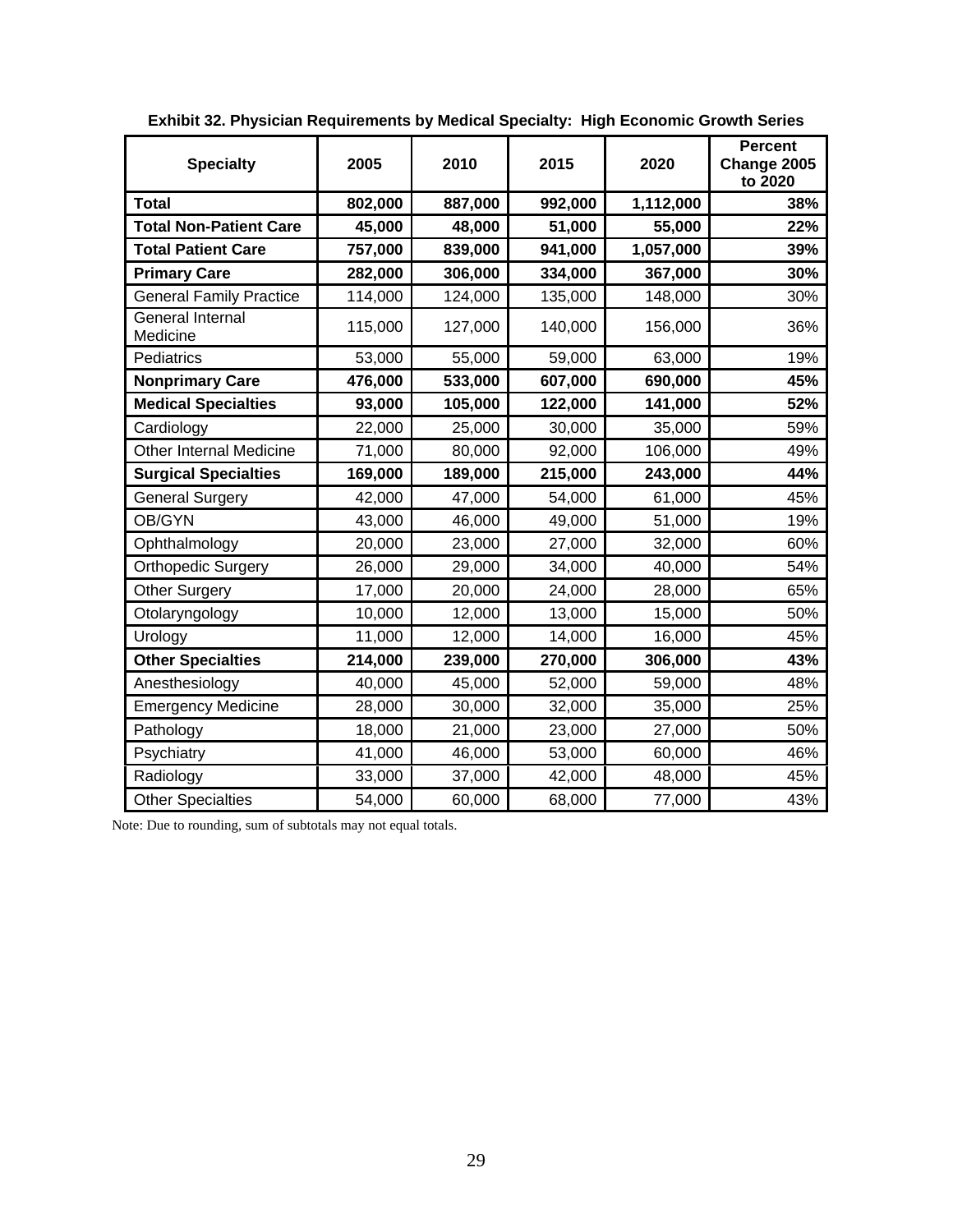# **Assessing the Adequacy of Current and Future Supply**

The PRM uses current patterns of healthcare use and delivery of care to project future demand for physician services. This utilization-based approach relies on the assumption that healthcare utilization and service delivery patterns in the base year (2000) are "adequate." That is, the PRM relies on the implicit assumption that physician supply is in balance with physician requirements in the base year at the national level. Inefficiencies in the market resulting from current oversupply or undersupply of physicians are extrapolated into the future.

The baseline projections suggest that if current trends continue, overall primary care physician supply and requirements will grow at about the same rate over the next 15 years at which time

requirements will grow faster than supply (Exhibit 33). These national projections mask the geographic variation in adequacy of supply. HRSA estimates that approximately 7,000 additional primary care physicians are currently needed in underserved areas to dedesignate federally-designated shortage areas.

Because the national supply of primary care physicians is growing at roughly the same rate as requirements, there will likely be little change in market pressures to improve the undersupply of primary care physicians in rural and other underserved communities.

Under the high-demand growth scenario, growth in demand for primary care physicians exceeds growth in supply.

Between 2005 and 2020, demand for non-primary care physicians will grow faster than supply (Exhibit 34).

These national projections mask the projected inadequacies in individual specialties, with specialties such as general

**Exhibit 33. Growth in Primary Care Supply and Demand** 







surgery, urology, ophthalmology, cardiology, pathology, orthopedic surgery, other internal medicine subspecialties, otolaryngology, radiology, and psychiatry seeing demand grow much faster than supply.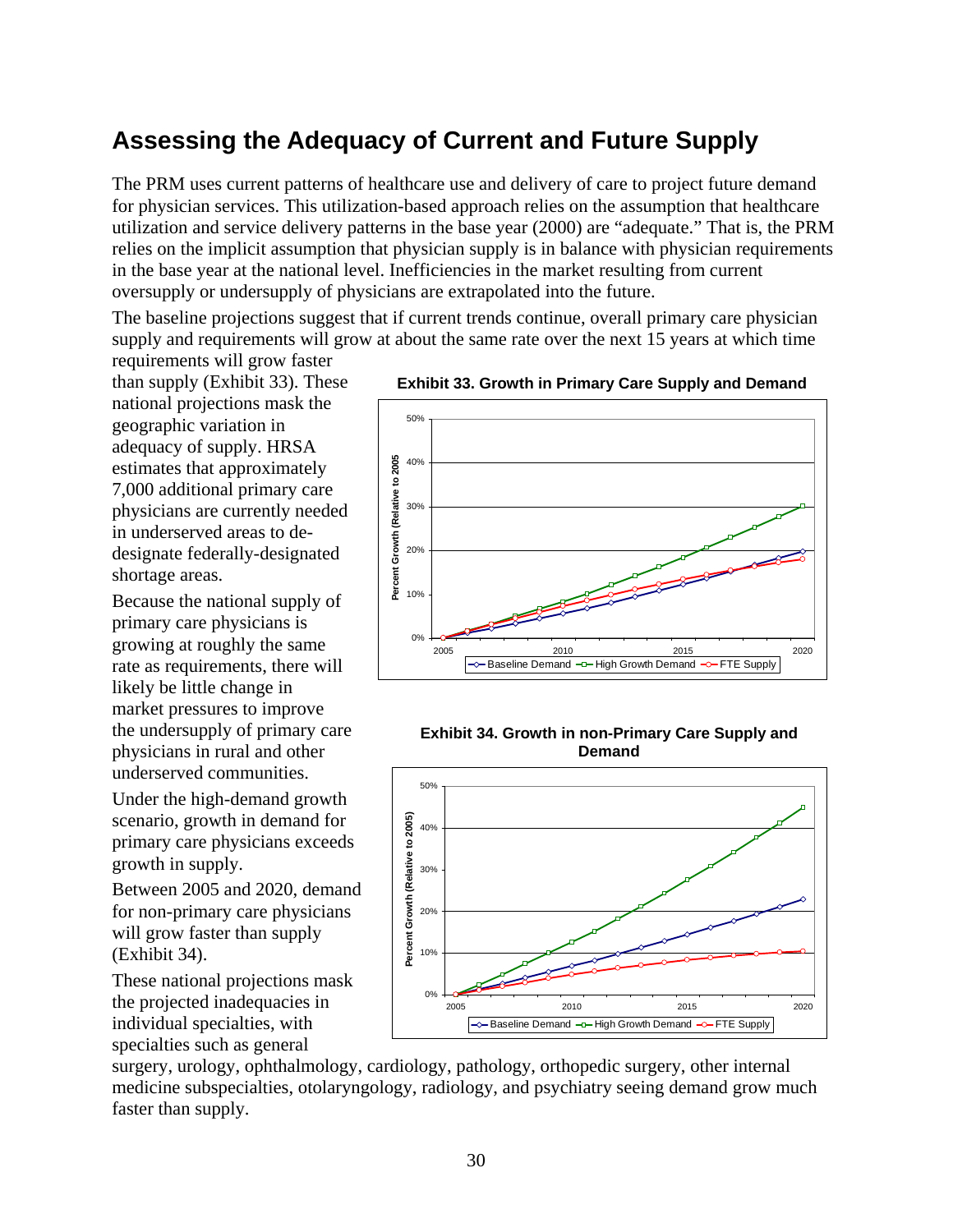# **Summary**

The growth and aging of the United States population will cause a surge in demand for physician services. If current healthcare utilization and delivery patterns continue, the overall supply of physicians should be sufficient to meet the expected demand through the next 10 years. This finding suggests the need for modest increases in United States medical school capacity. Currently, one in four physicians in a residency programs graduated from a foreign medical school, and a large portion of IMGs remain in the United States after completing their graduate training. If the United States desires to rely less on IMGs to meet the growing demand for physician services, then United States medical school capacity must be expanded beyond the expansion necessary to meet the needs of a growing and aging population.

The baseline projections suggest the possibility of future realignments in graduate medical training, expanding the number of physicians trained in some specialties (e.g., general surgery, urology, ophthalmology, cardiology, pathology, orthopedic surgery, other internal medicine subspecialties, otolaryngology, radiology, and psychiatry).

Models to project physician supply and demand are often sensitive to assumptions regarding the characteristics of the future healthcare system and whether current trends will persist. Replete with examples of projected trends that failed to fully materialize and the emergence of trends that were never anticipated, the history of the United States healthcare system shows a system that is

continually evolving. As Uwe Reinhardt (2002, p. 196) states: it is a "daunting enterprise . . . to estimate the physician surplus or shortage one or two decades into the future. Any of the variables in the equation can change over time, sometimes in unforeseen ways." This fact is especially true when projecting demand for physician services, where much uncertainty exists regarding the characteristics of the future healthcare system.

*[It is a] "daunting enterprise . . . to estimate the physician surplus or shortage one or two decades into the future. Any of the variables in the equation can change over time, sometimes in unforeseen ways."* 

*Uwe Reinhardt (2002)* 

Factors leading to potential underestimates of physician requirements include: (1) underestimates by the United States Census Bureau of actual population growth, (2) overestimates of the proportion of population insured through plans with aggressive managed care practices, (3) overestimates of proportion of care provided by NPCs, (4) underestimates of increased per capita use of physician services over time, and (5) overestimates of increases in physician productivity. Although we are unable to predict with certainty whether current trends in the healthcare operating environment will persist and what new trends will emerge, efforts to model physician supply and demand require educated predictions of major trends that affect the physician workforce. These uncertainties, combined with an ever changing healthcare system, highlight the need to frequently reassess supply and requirements projections.

In addition to the uncertainties mentioned above that affect the accuracy of projections, the PSM and PRM, like all projections models, have their limitations. For example, both models are static in that they do not model how physicians, patients, and insurers will react to changing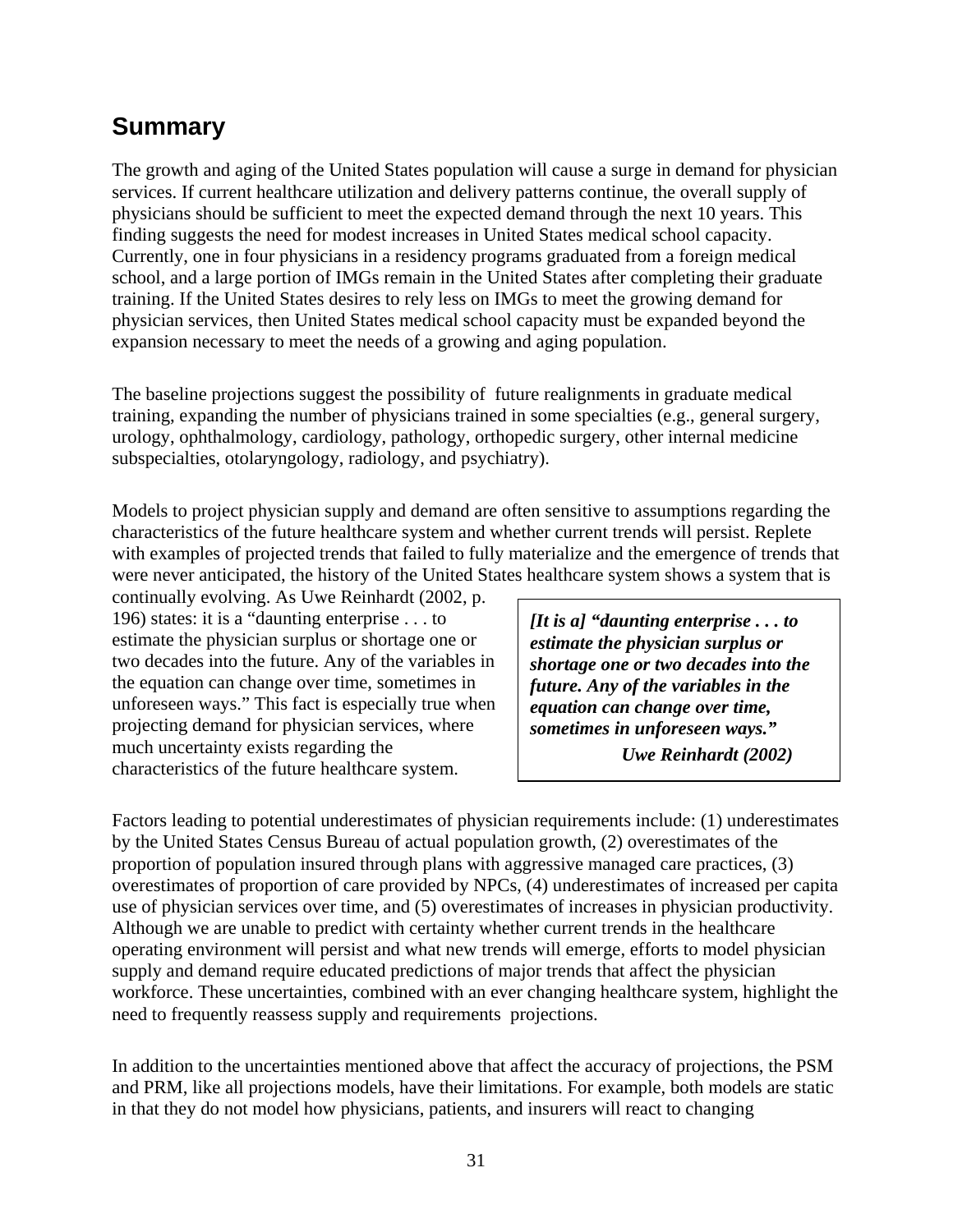conditions. As an example, physician earnings tend to increase as demand exceeds supply, resulting in financial incentives for physicians to enter specialties with a shortage of physicians rather than entering specialties with a surplus of physicians. Similarly, the scope of practice in particular specialties is changing over time. An expanded scope of practice could result in greater physician requirements for that specialty, with the possibility that requirements might fall for a specialty with an overlapping scope of practice that competes for many of the same patients.

A limitation of a utilization-based approach to model physician requirements is that, by definition, the approach assumes that the physician labor market is in balance in the base year. Inefficiencies in the delivery of care are extrapolated into future years' projections.

Another limitation is that the PSM and PRM are national models. Although they can be adapted to project supply and demand for smaller geographic regions such as States, the models do little to inform the debate regarding the future adequacy of physician supply in currently underserved areas. Past government policies to improve physician supply in underserved areas have relied in part on the assumption that physician surpluses (especially surpluses of primary care physicians) will create financial motivations for physicians to gravitate to underserved areas. The baseline projections suggest that the supply of primary care physicians will grow at about the same rate as demand through 2020, which will create little financial pressure for primary care physicians to disperse to traditionally underserved areas.

Additional research that might improve the supply projections include the following:

- **Estimating more exact retirement patterns**. As discussed, the PSM uses historical data to estimate separation rates that we think reflect long-term trends, rather than short-term fluctuations reflecting current market conditions. Preliminary results from the PWS are consistent with the concern that AMA Masterfile data underestimate the number of retired physicians, which could lead to overestimates of physician supply.
- **Modeling specialty choice**. The PSM uses historical data to estimate the distribution of new physicians into various specialties. This reliance on historical data might understate the importance of new trends in specialty choice—especially as it pertains to relatively new specialties such as critical care.
- **Estimating long-term trends in physician productivity**. With the exception of modeling trends in average hours worked as women and older physicians constitute a growing portion of the physician workforce, the PSM does not explicitly model changes in physician productivity. We calculated the productivity scenario presented in this paper outside the model and assumed a 1 percent annual increase in physician productivity. Improved training, technological advances, and increased use of NPCs and other health workers could lead to increased productivity, and additional research could inform how such productivity increases should be incorporated into the physician supply projections.

Additional research that might improve the demand projections includes the following:

**Estimating the impact of economic growth on physician requirements**. Economic growth could change patient expectations and the ability of patients, employers, and the government to purchase additional physician services. The recent work by Cooper et al. has opened the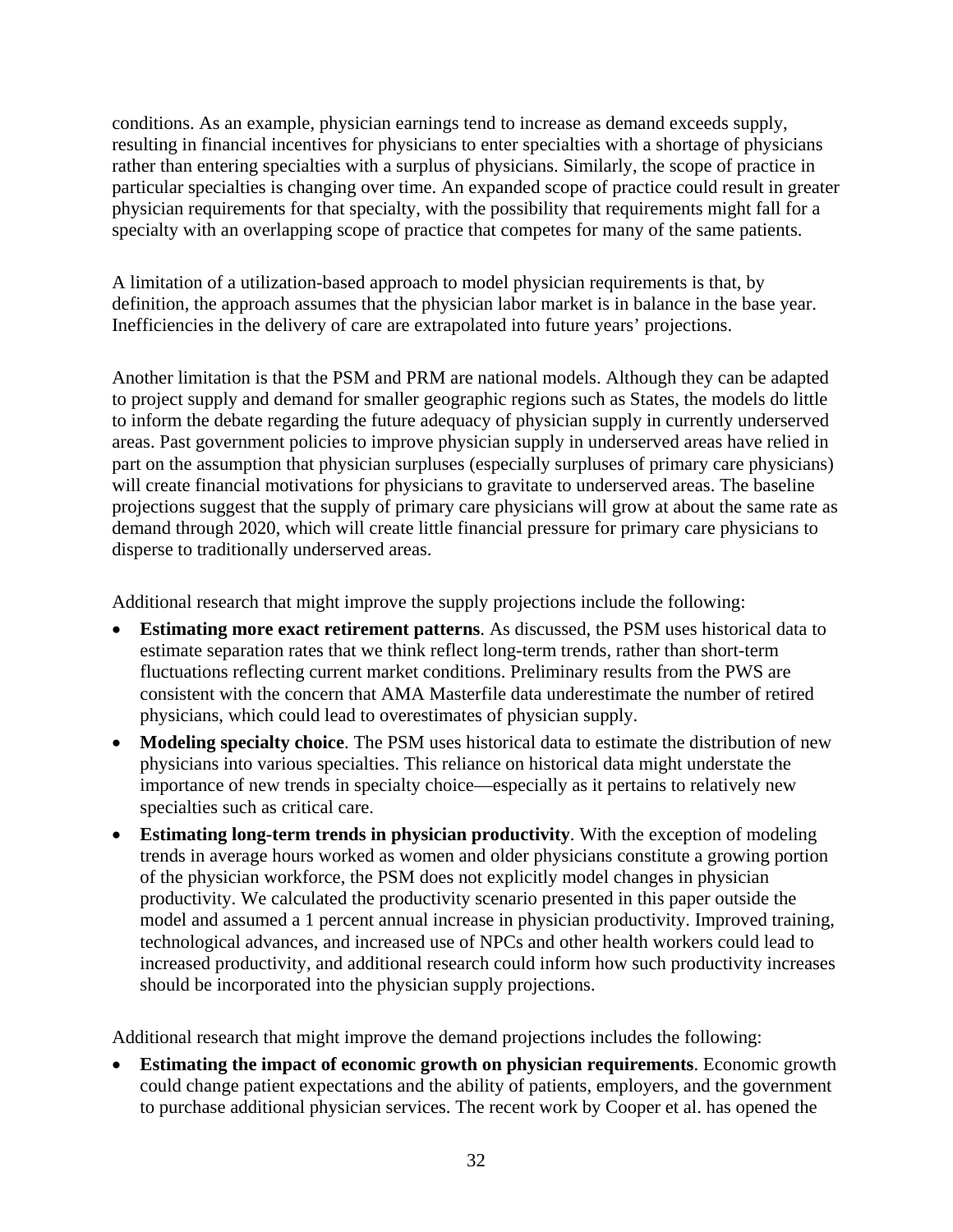debate on this topic, but the research community is far from reaching a consensus on the implications of economic growth for the future adequacy of physician supply.

- **Estimating the impact of growing NPC supply on physician requirements**. Expansion of the clinical or business autonomy of NPCs could increase competition between NPCs and certain physician specialties, resulting in slower growth in physician requirements. Similarly, collaboration between NPCs and supervising physicians can increase physician productivity, which in turn reduces physician requirements.
- **Estimating the impact of new technologies on short-term and long-term requirements for physicians**. New technologies could allow physicians to provide new services, and they could reduce mortality, increasing long-term requirements. Likewise, new tests, procedures, pharmaceuticals, or equipment could provide a substitute for some physician services thus slowing the growth in physician requirements.

Despite the limitations of projection models like the PSM and PRM, and despite the uncertainties of how the healthcare system will look in the future, these two models are powerful tools for understanding the implications of changing demographics, changing government policies, and other trends on the future adequacy of physician supply.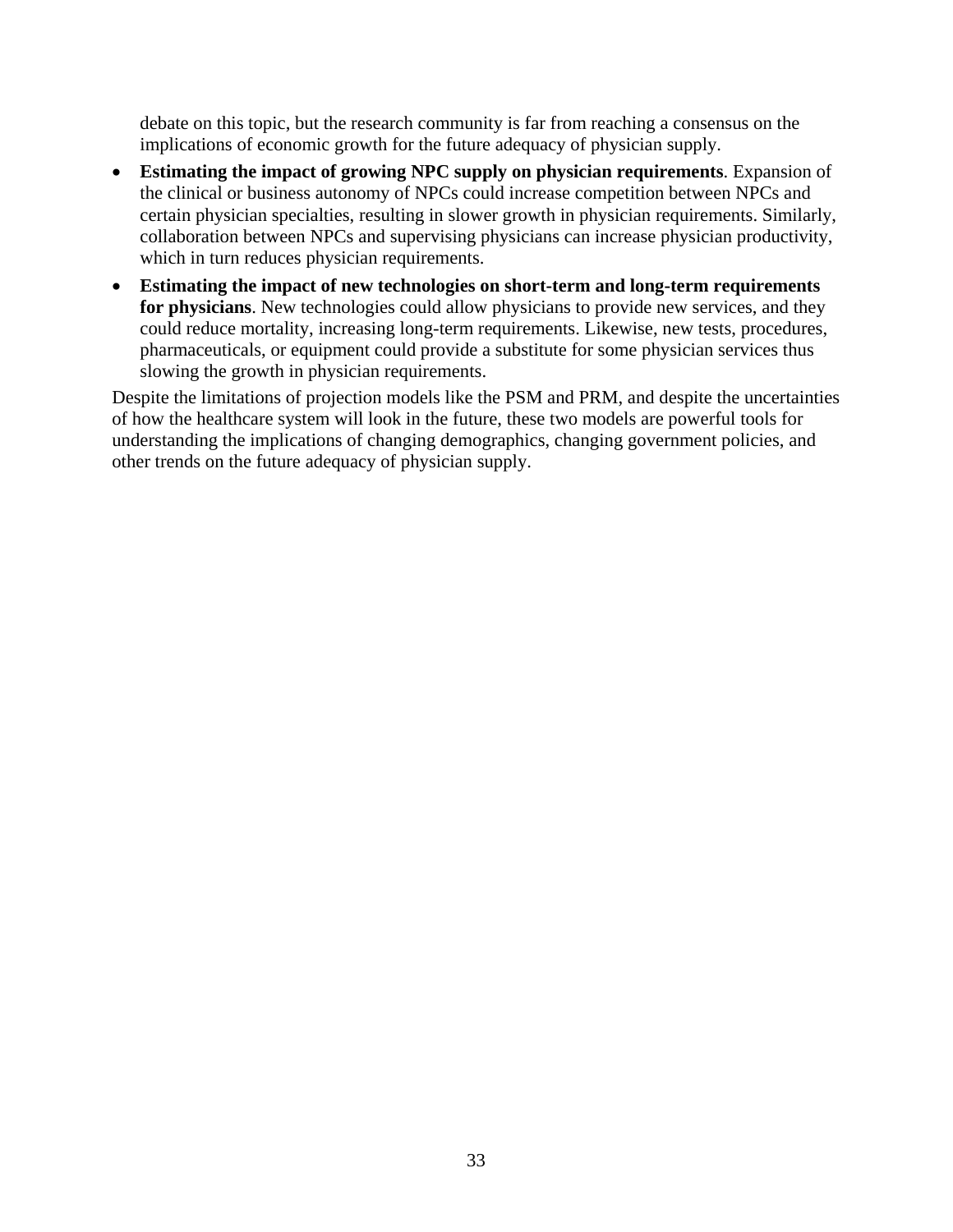## **References**

- Altarum. (2000). *Report of Work Performed on the Physician Supply Model*. Report by Altarum Institute (formerly Vector Research Incorporated) to the National Center for Health Workforce Analysis, Bureau of Health Professions, Health Resources and Services Administration.
- American Medical Association. *Physician Characteristics and Distribution in the United States*  Various years.
- American Medical Association. *Physician Socioeconomic Statistics.* Various years.
- American Osteopathic Association. *Statistical Fact Sheet*. Various years.
- Barer, M. (2002). New opportunities for old mistakes. *Health Affairs*, 21(1): 169–171.
- Bureau of Health Professions. (2003). *Changing Demographics and the Implications for Physicians, Nurses, and Other Health Workers*. Lewin Group report prepared for the Bureau of Health Professions, Health Resources and Services Administration. Available at <<http://bhpr.hrsa.gov/healthworkforce/reports/changedemo/default.htm>>. Accessed December 2005.
- Bureau of Health Professions. (2006). *The Physician Workforce: Projections and Research into Current Issues Affecting Supply and Demand*. Lewin Group report prepared for the Bureau of Health Professions, Health Resources and Services Administration.
- Brotherton, S.E., Simon, F.A., and Tomany, S.C. (2000). United States graduate medical education, 1999–2000. *JAMA*, 284: 1121–1126.
- Chernew M.E, Hirth R.A, and Cutler D.M. (2003). Increased spending on health care: How much can the United States afford? *Health Affairs*. 22(5):15-25.
- Cookson, J.P., and Reilly, P. (1994). Modeling and Forecasting Healthcare Consumption.
- Cooper, R.A. (2002). There's a shortage of specialists: Is anyone listening? *Acad Med.*, 77: 761– 766.
- Cooper, R.A, Laud, P., and Dietrich, C.L. (1998). Current and projected workforce of nonphysician clinicians. *JAMA*, 280: 788–794.
- Cooper, R.A., Getzen, T.E., McKee, H.J., and Laud, P. (2002). Economic and demographic trends signal an impending physician shortage. *Health Affairs*, 21(1): 140–154.
- Council on Graduate Medical Education. (1992). *Improving Access to Health Care through Physician Workforce Reform: Directions for the 21st Century. Third Report. Rockville, MD:* United States Department of Health and Human Services.
- Council on Graduate Medical Education. (1994). *Recommendation to Improve Access to Health Care through Physician Workforce Reform.* Fourth Report. Rockville, MD: United States Department of Health and Human Services.
- Council on Graduate Medical Education. (1995). *Managed Health Care: Implications for the Physician Workforce and Medical Education.* Sixth Report. Rockville, MD: United States Department of Health and Human Services.